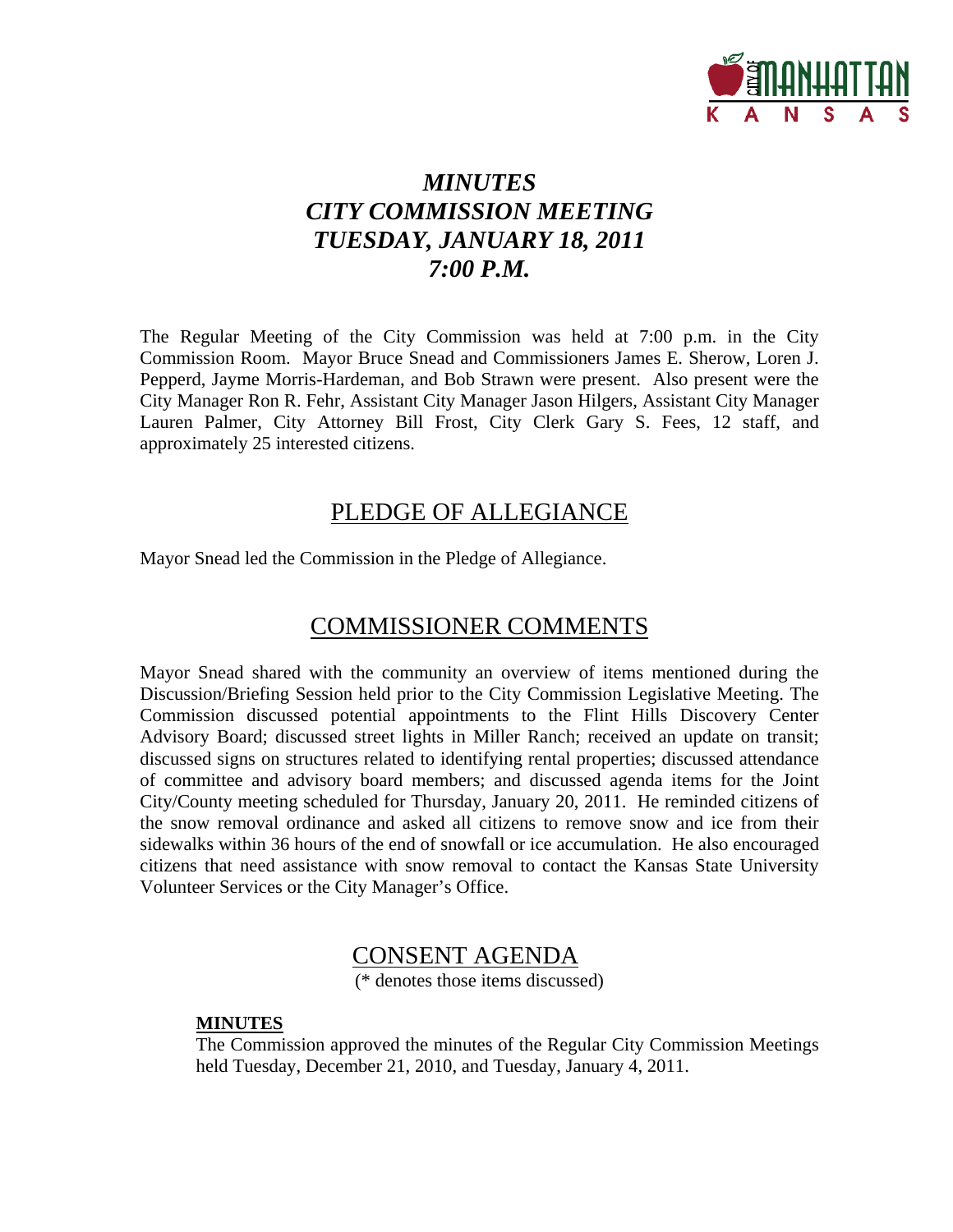## **\* CLAIMS REGISTER NOs. 2658 and 2659**

Mayor Snead encouraged citizens to review the claims register expenditures to gain a better understanding of the investments made by the City of Manhattan in local businesses that support the community.

The Commission approved Claims Register Nos. 2658 and 2659 authorizing and approving the payment of claims from December 29, 2010, to January 11, 2011, in the amounts of \$2,238,432.70 and \$1,778,614.28, respectively.

# **LICENSES**

The Commission approved a *Tree Maintenance License* for calendar year 2011 for Wright Tree Service, Inc., 139 6<sup>th</sup> Street, West Des Moines, Iowa; Gudenkauf Tree Service, 102 North Street, Seneca; and Wildcat Tree Service, 1600 Poyntz Avenue, and an annual *Cereal Malt Beverage Off-Premises License* for Oppy's Service, Inc.,  $605$  South  $3<sup>rd</sup>$  Street.

# **\* ORDINANCE NO. 6872 – 2011 SALARY RANGES**

Tim Davenport, 3004 Pecanwood Drive, President, Local 2275 Firefighters Union, provided additional information on the budget and availability of funds. He asked the Commission to reconsider his initial request for a one percent wage adjustment for firefighters.

The Commission approved Ordinance No. 6872 establishing the City employees' salary ranges for 2011.

# **ORDINANCE NO. 6873 – EMINENT DOMAIN PROCEEDINGS – 3RD STREET INTERSECTIONS, PIERRE STREET (ST0910) AND LEAVENWORTH STREET (ST0806)**

The Commission approved Ordinance No. 6873 authorizing the commencement of eminent domain proceedings to acquire the property interests by condemnation for the opening of  $3^{rd}$  Street at Leavenworth (ST0806) and Pierre (ST0910) Streets.

# **ORDINANCE NO. 6874 – AMEND – BLOCK PARTY PERMIT AND PARADE ASSEMBLY PERMIT (SPECIAL EVENT PERMIT)**

The Commission approved Ordinance No. 6874 amending block party permit and parade assembly permit (special event permit).

# **ORDINANCE NO. 6875 – AMEND – NOISE PERMIT**

The Commission approved Ordinance No. 6875 amending noise permit.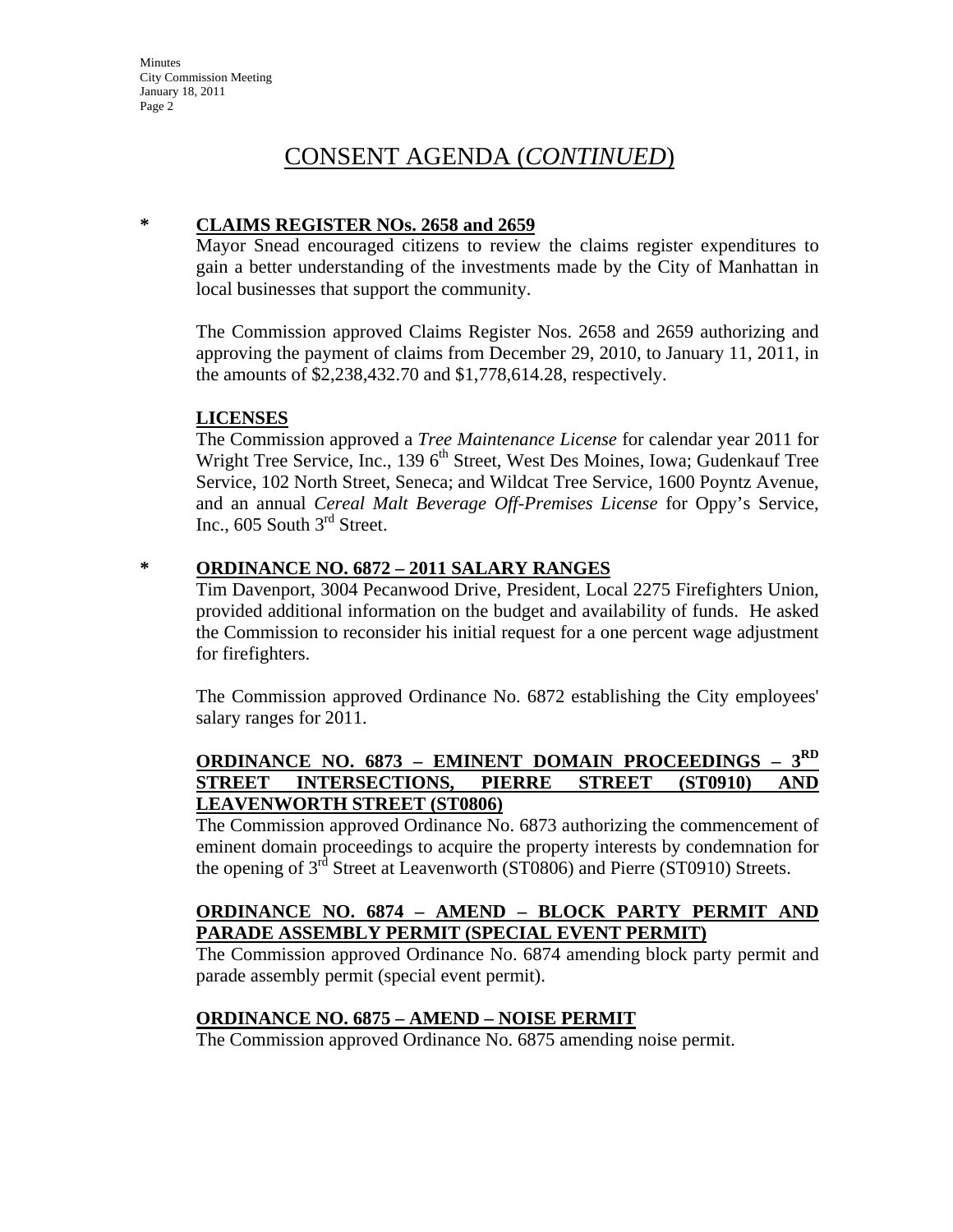# **ORDINANCE NO. 6876 – AMEND FIREWORKS DISPLAY AND STAND PERMITS**

The Commission approved Ordinance No. 6876 amending fireworks display permit and fireworks stand permit.

# **FIRST READING – ESTABLISH SILVER PARKING PERMIT ZONE – KSU FOUNDATION BUILDING AREA**

The Commission approved first reading of an ordinance establishing a parking permit area around the Kansas State University Foundation Building including both sides of the street on Bellehaven Road, Lookout Drive, Wildcat Ridge Road, Indian Mound Lane, Timberlane Drive, Karla Lane, Michael Road, and Willard Place.

# **FIRST READING – AMEND ZONING ORDINANCE – HOME OCCUPATIONS**

The Commission approved first reading of an ordinance amending the Manhattan Zoning Regulations, Article V, Accessory Uses, Temporary Uses, Home Occupations, PART 3, Home Occupations, to permit Home Occupations in a Manufactured Home or Mobile Home; and, to modify the term, Home Occupation, in Article XVI, Construction and Definitions, PART 2, Definitions, Section 16- 201, as proposed, based on the findings in the Staff Memorandum *(See Attachment No. 1)*, as recommended by the Manhattan Urban Area Planning Board.

# **\* RESOLUTION NO. 011811-A – ADOPT – 2011-2014 RILEY COUNTY ECONOMIC DEVELOPMENT STRATEGIC PLAN**

Commissioner Strawn voiced concerns with the proposed Economic Development Strategic Plan for Riley County and requested that the item be tabled or disapproved.

Lauren Palmer, Assistant City Manager, responded to questions from the Commission regarding the Plan Development Committee, contents of the Plan, and timeframe associated with adoption of the Plan.

Commissioner Sherow this item be tabled.

After further discussion, the Commission tabled Resolution No. 011811-A adopting the updated Riley County Economic Development Strategic Plan for 2011-2014.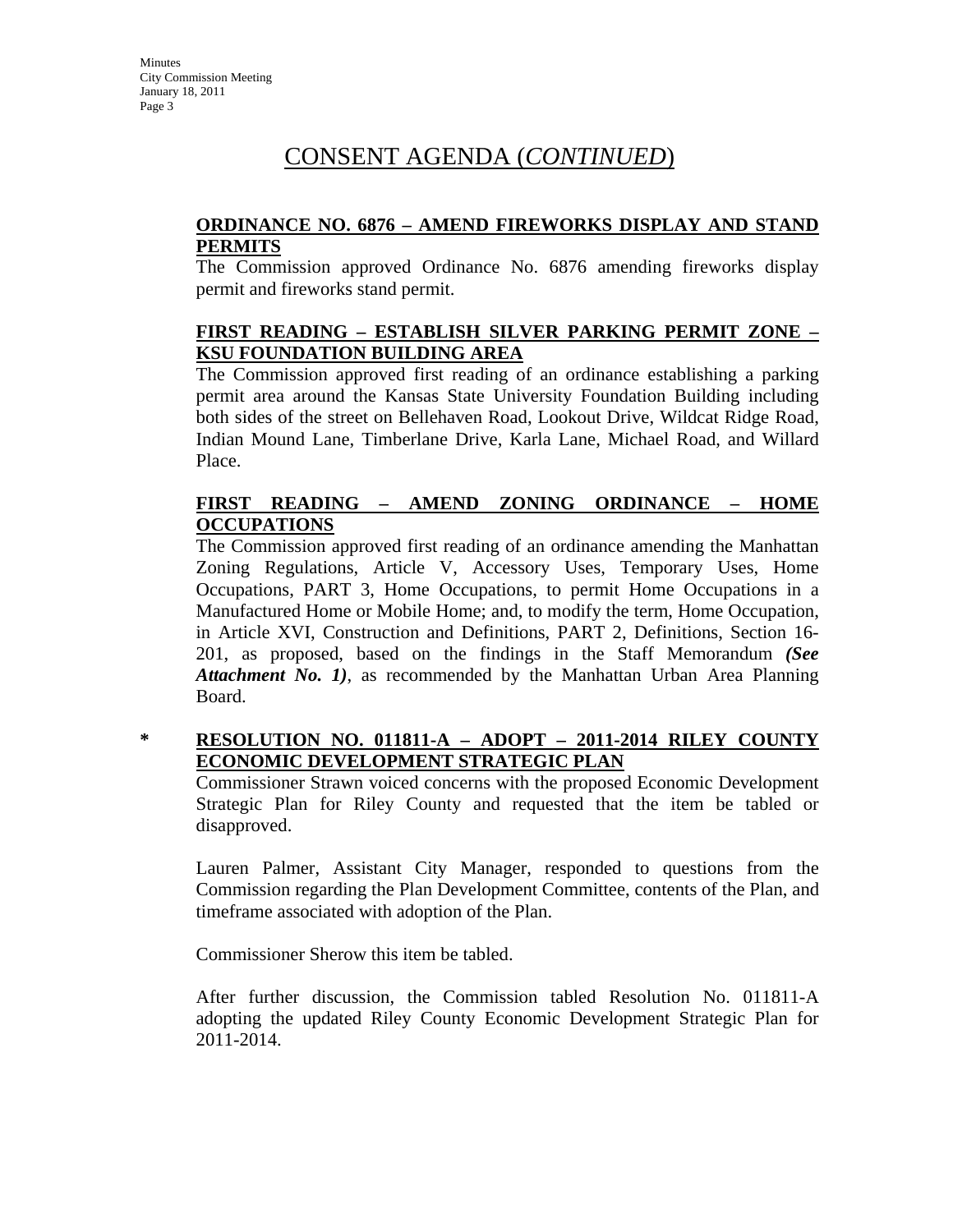# **AWARD CONTRACT – LIME PIT SLUDGE REMOVAL (WA1101)**

The Commission awarded a contract in the amount of \$267,800.00 to the low bidder Midwest Concrete Materials, of Manhattan, Kansas, for the Lime Pit Sludge Removal project (WA1101).

# **\* CONTRACT – DESIGN - LOT 10, MANHATTAN MARKETPLACE SHOPS, PUBLIC PARKS AND STREETSCAPE (SP1101)**

Tom Hittle, President, Hittle Landscape Architects, responded to questions from the Commission on the pocket parks design, location of the pocket parks, capacity, and ability of the parks to accommodate both pedestrians and bicycles. He then provided additional information on the proposed design for the pocket parks.

Ron Fehr, City Manager, provided additional information on the item and informed the Commission that the landscape architect will be holding an open house for the community to have further input.

Commissioner Strawn voiced concerns with the proposed design of the pocket parks.

The Commission approved a contract in an amount not to exceed \$148,169.00 with Hittle Landscape Architects, of Manhattan, Kansas, for the design of the public pocket parks and streetscape in and around Lot 10 within Manhattan Marketplace Shops (SP1101).

# **\* BOARD APPOINTMENTS**

The Commission approved appointments by Mayor Snead to various boards and committees of the City.

# *Housing Authority Board of Commissioners*

Re-appointment of Eileen Meyer, 2429 Buena Vista Drive, to a four-year term. Ms. Meyer's term will begin March 4, 2011, and will expire March 3, 2015.

# *Municipal Audit Committee*

Appointment of Jane Bloodgood, 3100 Willowood Circle, to a two-year Citizen At-Large term. Ms. Bloodgood's term begins immediately, and will expire March 31, 2013.

Appointment of Bob Strawn, 1551 Williamsburg Court, to a one-year City Commission term. Commissioner Strawn's term begins immediately, and will expire March 31, 2012.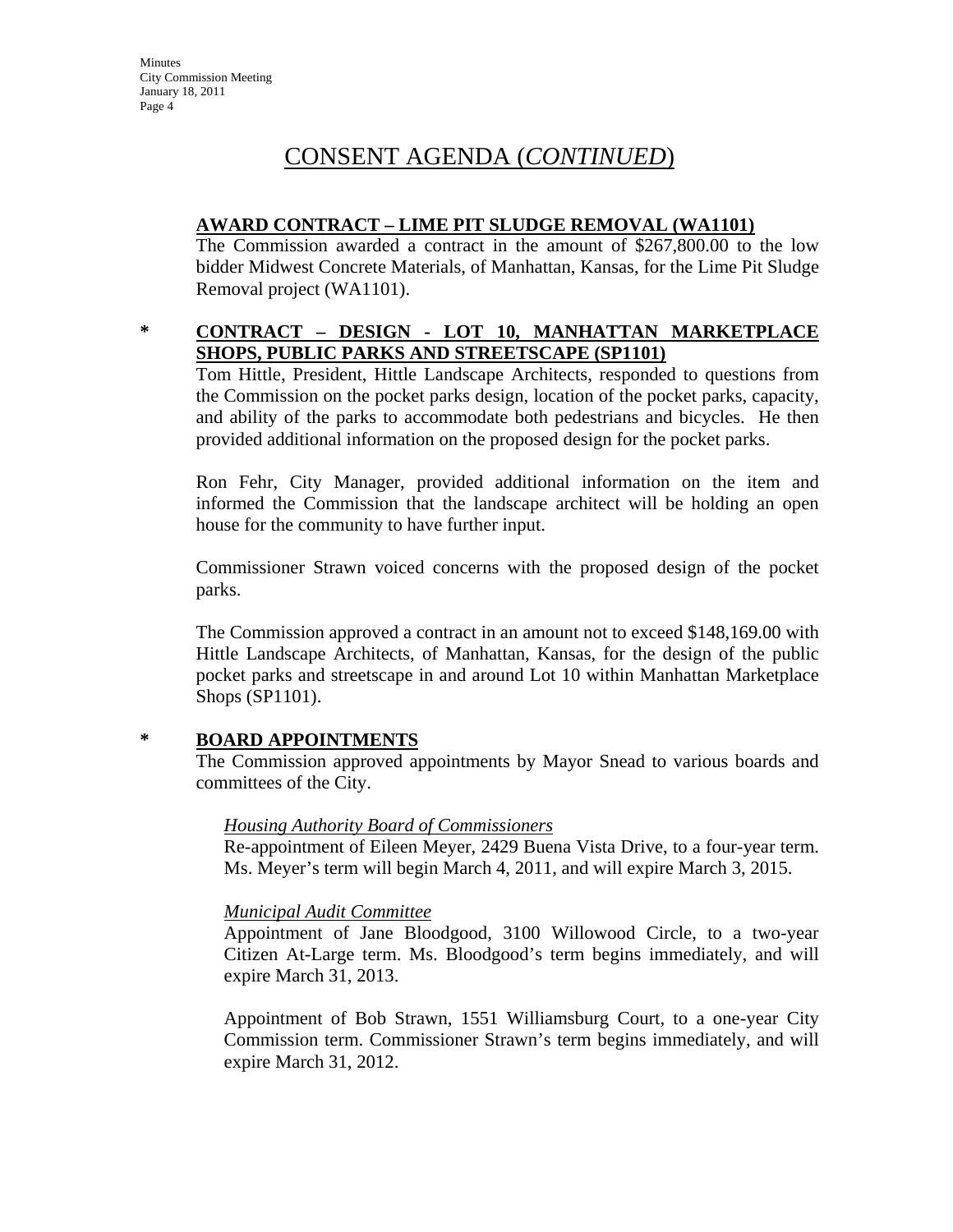## **BOARD APPOINTMENTS** *(CONTINUED)*

*Riley County Manhattan Health Board*

Appointment of Rick Fulton, 3825 Kates Court, to a two-year Dentist term. Mr. Fulton's term will begin February 1, 2011, and will expire January 31, 2013.

After discussion, Commissioner Sherow moved to approve the consent agenda, as read, with Item I, RESOLUTION NO. 011811-A – ADOPT – 2011-2014 RILEY COUNTY ECONOMIC DEVELOPMENT STRATEGIC PLAN, being tabled. Commissioner Morris-Hardeman seconded the motion.

After additional discussion of the Commission, on a roll call vote, motion carried 5–0; with the exception of Item D, ORDINANCE NO. 6872 – 2011 SALARY RANGES, which carried 3-2, with Commissioners Pepperd and Strawn voting against the item; and with the exception of Item K, Design Contract for Lot 10, Manhattan Marketplace Shops – Pocket Parks and Streetscape, which carried 4–1, with Commissioner Strawn voting against the item.

# GENERAL AGENDA

# **FIRST READING – REZONE - 2216 CLAFLIN RESIDENTIAL PLANNED UNIT DEVELOPMENT**

Eric Cattell, Assistant Director for Planning, presented the item. He then responded to questions from the Commission and provided additional background information on Condition 7 that was recommended by the Manhattan Urban Area Planning Board.

Rob Ott, City Engineer, provided additional information on the proposal, detention and release rate of water runoff, and the status of the design plans for Tecumseh/Quivera Drainage Improvements Projects. He then responded to additional questions from the Commission.

Jeff Hancock, SMH Consultants, representing the applicant, provided additional information on the item and feedback received from the Manhattan Urban Area Planning Board. He then provided information on the drainage analysis and proposed detention ponds, and responded to questions from the Commission.

Rob Ott, City Engineer, responded to questions from the Commission regarding flooding on Claflin Road and the Tecumseh/Quivera Drainage Improvements Projects.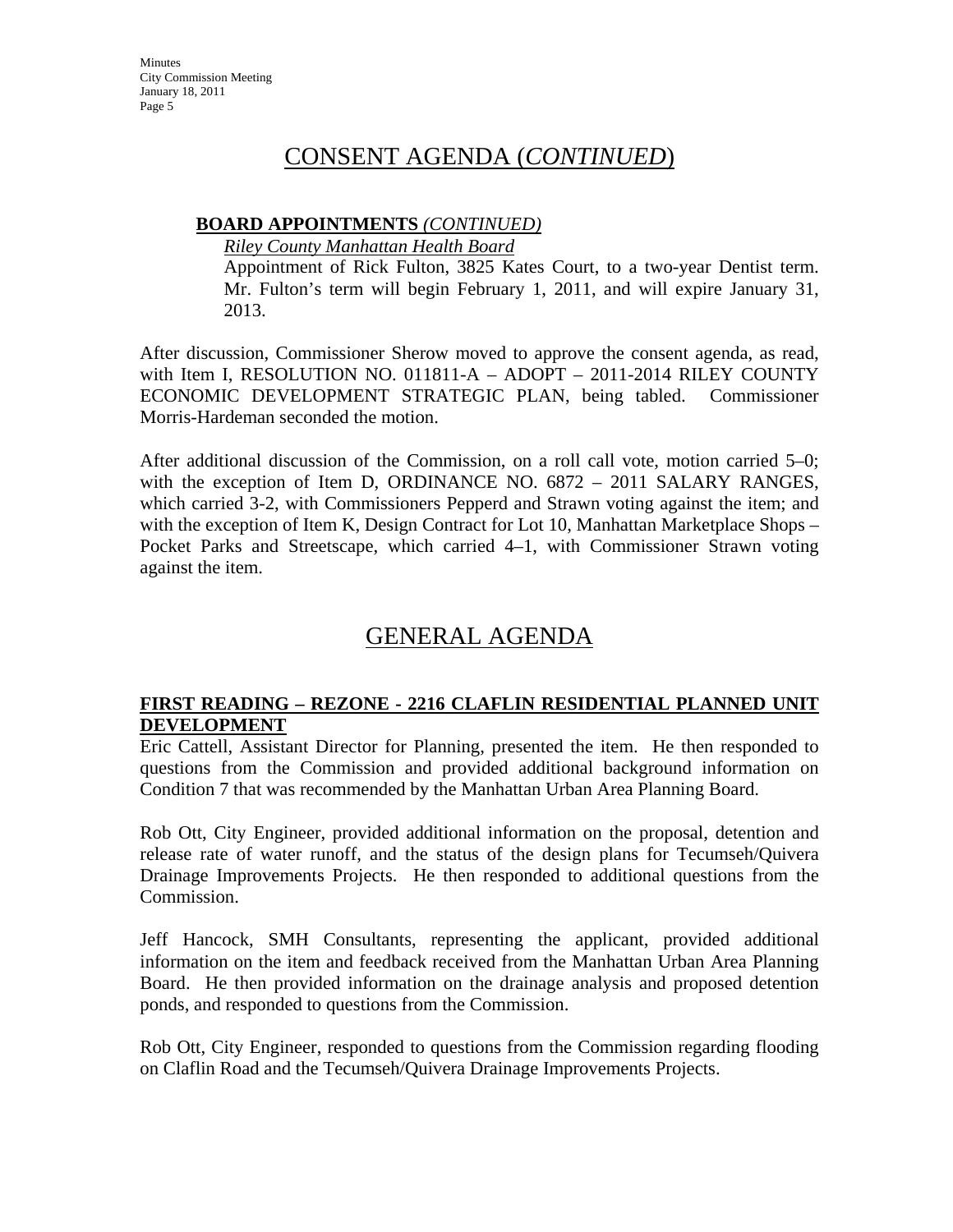### **FIRST READING – REZONE - 2216 CLAFLIN RESIDENTIAL PLANNED UNIT DEVELOPMENT** *(CONTINUED)*

After discussion, Commissioner Strawn moved to override the recommendation of the Manhattan Urban Area Planning Board by removing Condition 7, and approve first reading of an ordinance rezoning the proposed 2216 Claflin Residential PUD, generally located at 2216 Claflin Road, from R-1/UO, Single-Family Residential District with University Overlay District, to PUD, Residential Planned Unit Development, based on the findings in the Staff Report *(See Attachment No. 2)* with the original six conditions recommended by City Administration. Commissioner Pepperd seconded the motion.

After additional discussion of the Commission, on a roll call vote, motion carried 5-0.

## **AWARD CONSTRUCTION CONTRACT - FIRE STATIONS 3 (FRX75P) and 5 (FRX77P); RESOLUTION NO. 011811—B – GENERAL OBLIGATION BONDS**

Jerry Snyder, Fire Chief, presented background information on the Fire Services Plan, average response times, growth statistics, existing services, added service, areas of improved service, the Amherst Avenue property, the Vanesta Drive property, the fire stations design agreement with Anderson Knight Architects, and the proposed changes. He then responded to questions from the Commission regarding the proposed station locations and stated that the new stations are needed because the city is growing and response times are not as fast as they should be.

Tracy Anderson, Anderson Knight Architects, presented Fire Station 3's design, proposed changes, elevations, floor plan, site, and landscaping. He also presented Fire Station 5's elevations, floor plan, site, and landscaping.

Jerry Snyder, Fire Chief, provided additional information on the costs for the well and pump equipment. He informed the Commission that both stations would have outside drinking fountains and restrooms. He then provided results of the construction bids for Fire Station 3, Fire Station 5, combined bids for both fire stations, options for the Commission when bids exceed the estimates, and recommended Murray and Sons Construction Company, of Topeka, Kansas, as the general contractor for construction of both stations at a maximum price of \$4,440,250.00, with a recommendation to add \$11,800.00 in order to change the mechanical contractor from Reid Plumbing, Heating, and Air Conditioning to Central Mechanical based on experience.

John Lewis-Smith, LST Consulting Engineers, provided additional information on the selection recommendation and criteria of the mechanical contractor. He then responded to questions from the Commission regarding the selection process and evaluation of the mechanical and electrical subcontractor. He stated that Central Mechanical Services has experience installing similar systems proposed for the fire stations.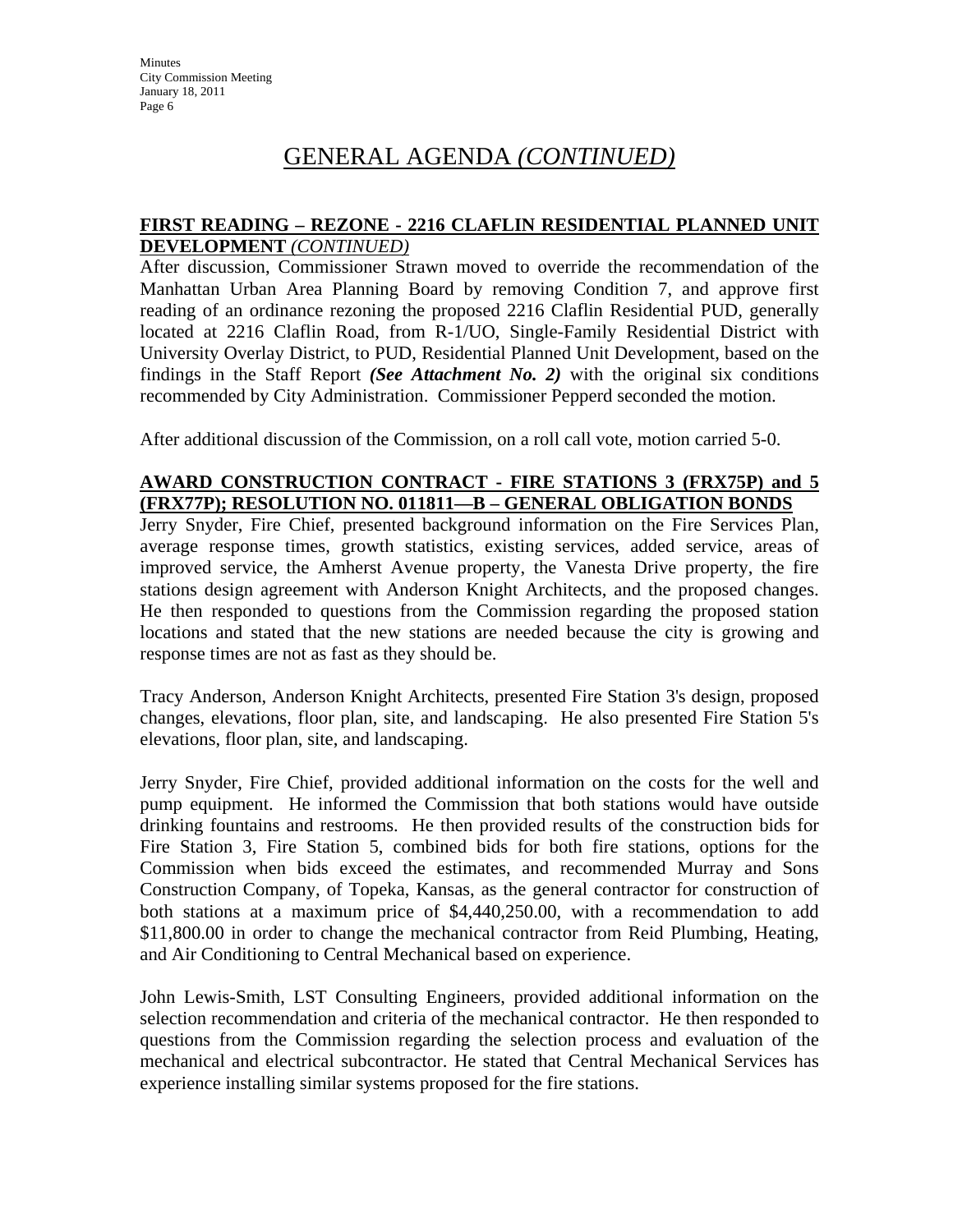### **AWARD CONSTRUCTION CONTRACT - FIRE STATIONS 3 (FRX75P) and 5 (FRX77P); RESOLUTION NO. 011811—B – GENERAL OBLIGATION BONDS**  *(CONTINUED)*

Bill Frost, City Attorney, provided clarification on the item and informed the Commission that the relationship and the bid is between the City and the general contractor.

John Lewis-Smith, LST Consulting Engineers, responded to questions from the Commission regarding qualifications of the subcontractors and the professional recommendation of a subcontractor who was the best qualified, based on the information they had, which was Central Mechanical.

Dan Knight, Anderson Knight Architects, presented the recommended building modifications and potential cost savings for Fire Station 3 and Fire Station 5.

Jerry Snyder, Fire Chief, presented additional costs for furniture, fixtures, and equipment; owner testing costs for Fire Stations 3 and 5; and the construction budget for Fire Stations 3 and 5 in the amount of \$4,719,250.00, which includes the recommended changes. He then responded to questions from the Commission and provided an update on the SAFER grant stating that he has not heard the status of the grant. He provided fire station staffing options; fire apparatus needs; equipment and uniforms; and daily operational costs. He then presented financing considerations for Fire Stations 3 and 5, debt payment mill levy impact for Fire Stations 3 and 5, recommendations, and responded to questions from the Commission.

Emily Campbell, Budget and Audit Officer, responded to questions from the Commission and stated that one mill is approximately \$450,000.00 in property taxes.

Ron Fehr, City Manager, responded to questions from the Commission on the bid process and review of the bids received by the design team.

Dan Knight, Anderson Knight Architects, provided additional information to the Commission on the qualification and bidder process of the general contractors and subcontractors. He stated that their firm asked the engineer to provide a recommendation and informed the Commission that the recommendation includes \$11,800.00 for the preferred mechanical contractor change.

John Lewis-Smith, LST Consulting Engineers, provided additional information on the item to the Commission.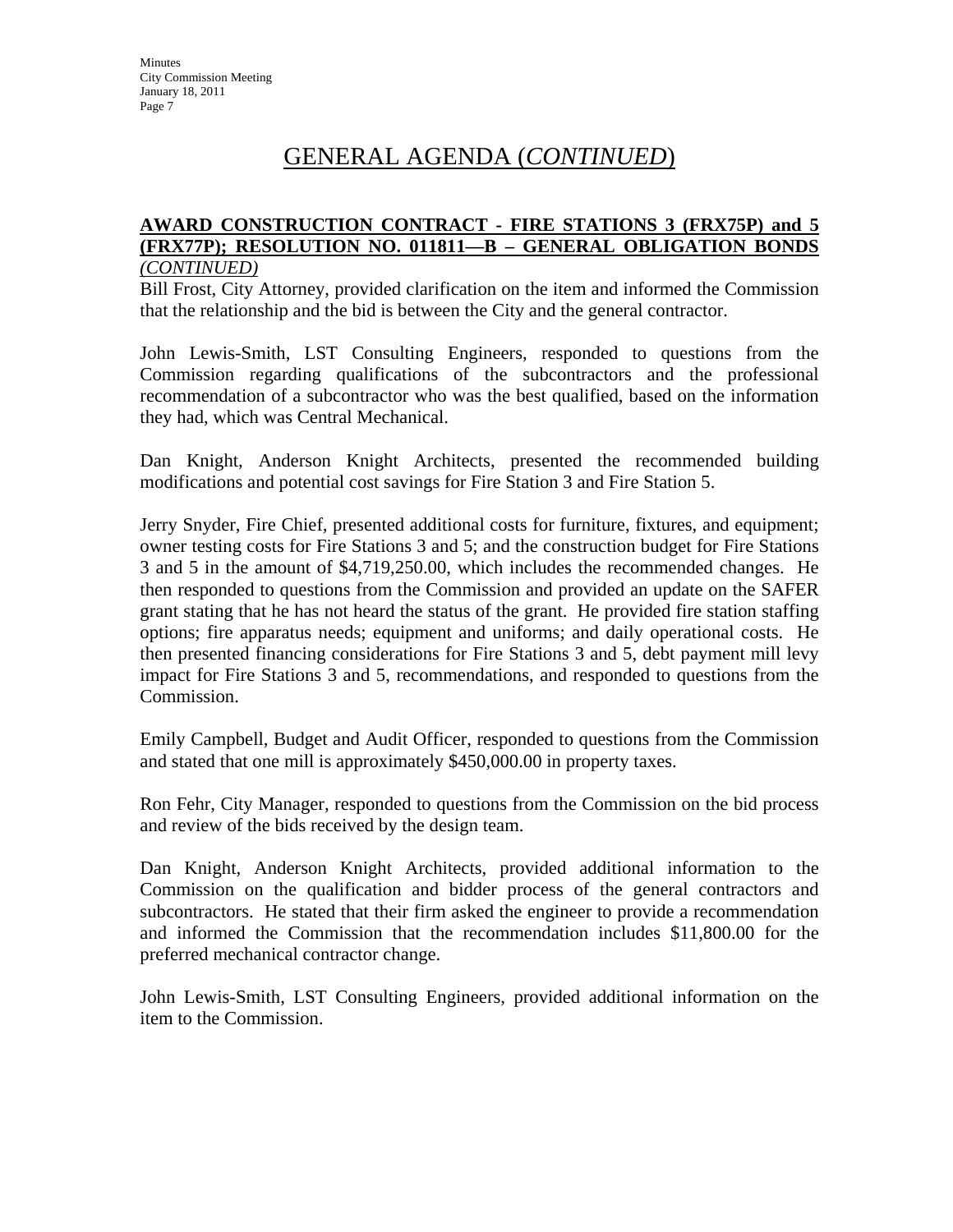### **AWARD CONSTRUCTION CONTRACT - FIRE STATIONS 3 (FRX75P) and 5 (FRX77P); RESOLUTION NO. 011811—B – GENERAL OBLIGATION BONDS**  *(CONTINUED)*

Dan Knight, Anderson Knight Architects, responded to additional questions from the Commission regarding the bid documents, bids received, and stated that their recommendations are based on professional opinions. He said that Murray and Sons have not worked with Reid Plumbing, Heating, and Air Conditioning in the past, but have worked with Central Mechanical.

Ron Fehr, City Manager, provided information on the financing proposed for the fire stations and responded to questions from the Commission on future debt projects and debt retirement.

Bernie Hayen, Director of Finance, responded to questions from the Commission regarding financing for the fire stations, and informed the Commission that he looked at a 20 year debt, but stated that the interest costs works against the City, and was reluctant to recommend anything beyond 15 years.

Dan Knight, Anderson Knight Architects, responded to questions from the Commission on the process review and recommendation of the best qualified individual or firm. He stated that their charge was to give a recommendation they are comfortable with and are recommending a firm, Central Mechanical, that has done a similar project in scope and size and is the best qualified. He then responded to additional questions from the Commission.

Bill Frost, City Attorney, provided clarification that the bid documents soliciting proposals were with the general contractor, not with the subcontractors. He stated that the architect is recommending a change and that the Commission can direct the general contractor to use a certain subcontractor based on criteria the Commission considers appropriate.

John Lewis-Smith, LST Consulting Engineers, responded to questions from the Commission if Reid Plumbing, Heating, and Air Conditioning were qualified to do the work. He stated that he cannot say they are qualified or they are not, but can look at the information received and can say that Central Mechanical is qualified to do the work. He informed the Commission that based on information received, Reid Plumbing, Heating, and Air Conditioning have never done a project of this type before, and that there is insufficient information to evaluate.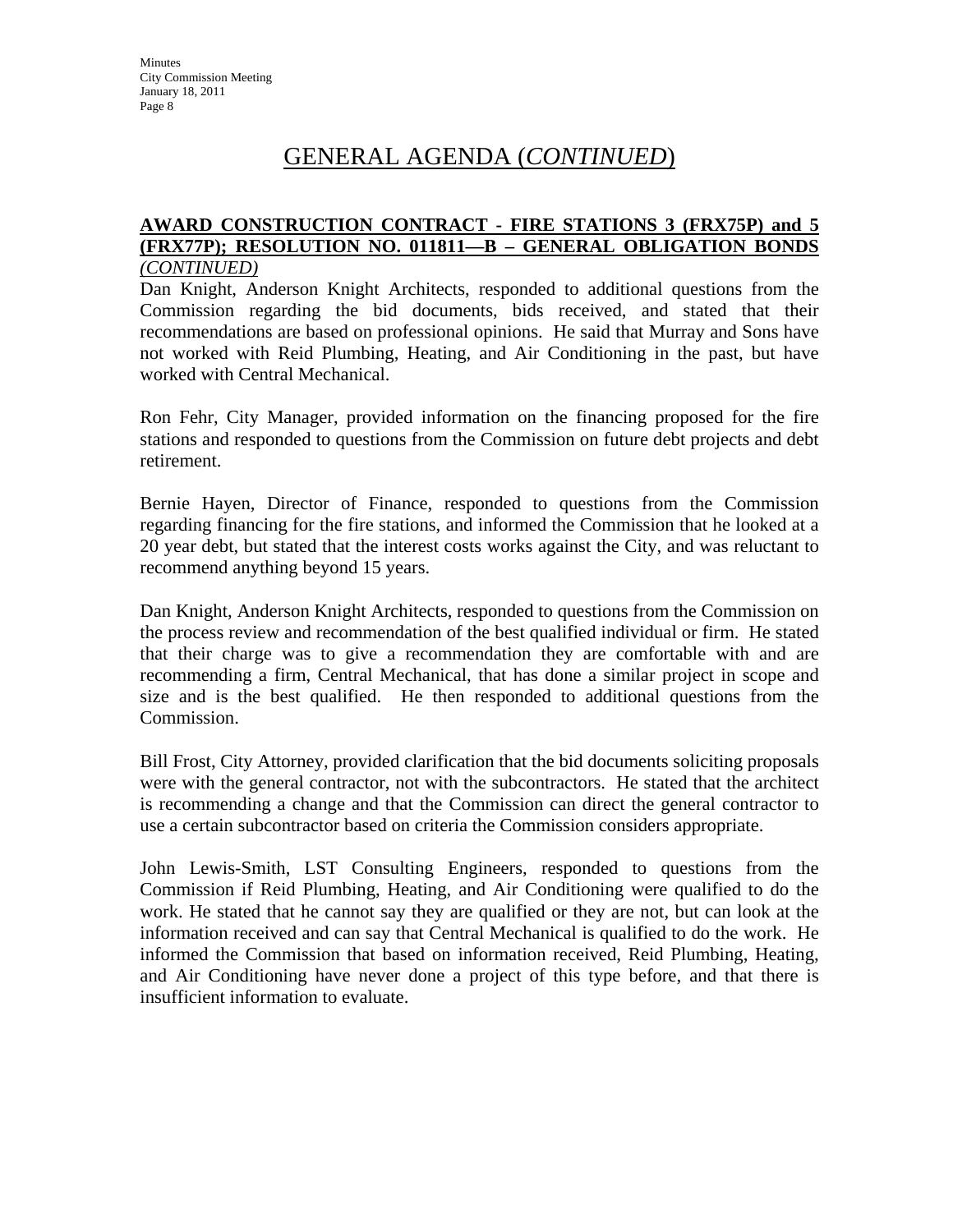### **AWARD CONSTRUCTION CONTRACT - FIRE STATIONS 3 (FRX75P) and 5 (FRX77P); RESOLUTION NO. 011811—B – GENERAL OBLIGATION BONDS**  *(CONTINUED)*

After discussion, Commissioner Strawn moved to accept the Architect's Estimates in the amounts of \$2,000,000.00 for Fire Station 3 and \$2,250,000.00 for Fire Station 5; authorize Mayor and City Clerk to execute an agreement with Murray and Sons Construction Company, of Topeka, Kansas, in an amount not to exceed \$4,440,250.00 for the construction of Fire Station 3 and Fire Station 5 as recommended, with Fire Station 3 contingent on finalizing the Municipal Facilities Zoning process; and approve Resolution No. 011811-B, authorizing the issuance of General Obligation bonds for the construction of the facilities. Commissioner Morris-Hardeman seconded the motion.

After additional discussion of the Commission, on a roll call vote, motion carried 5-0.

At 10:00 p.m., the Commission took a brief recess.

# **RESOLUTION NO. 011811-C - SUPPORT - MANHATTAN AREA HOUSING PARTNERSHIP TAX CREDIT PROJECT**

Karen Davis, Director of Community Development, introduced the item.

Jill Jacoby, Executive Director, Manhattan Area Housing Partnership, presented the item and responded to questions from the Commission on the proposed construction project.

Tim Schultz, Schultz Construction, informed the Commission this would be the fourth or fifth project with Manhattan Area Housing Partnership and stated that this project would be patterned after Highland Ridge Apartments. He then responded to questions from the Commission.

After discussion, Commissioner Sherow moved to approve Resolution No. 011811-C indicating the City of Manhattan's support for the Manhattan Area Housing Partnership to apply for tax credits from the State of Kansas, for an affordable housing development in Stone Pointe Townhomes Addition. Commissioner Morris-Hardeman seconded the motion.

The Commission voiced appreciation to Mr. Schultz and to Manhattan Area Housing Partnership in providing affordable housing in Manhattan.

On a roll call vote, motion carried 5-0.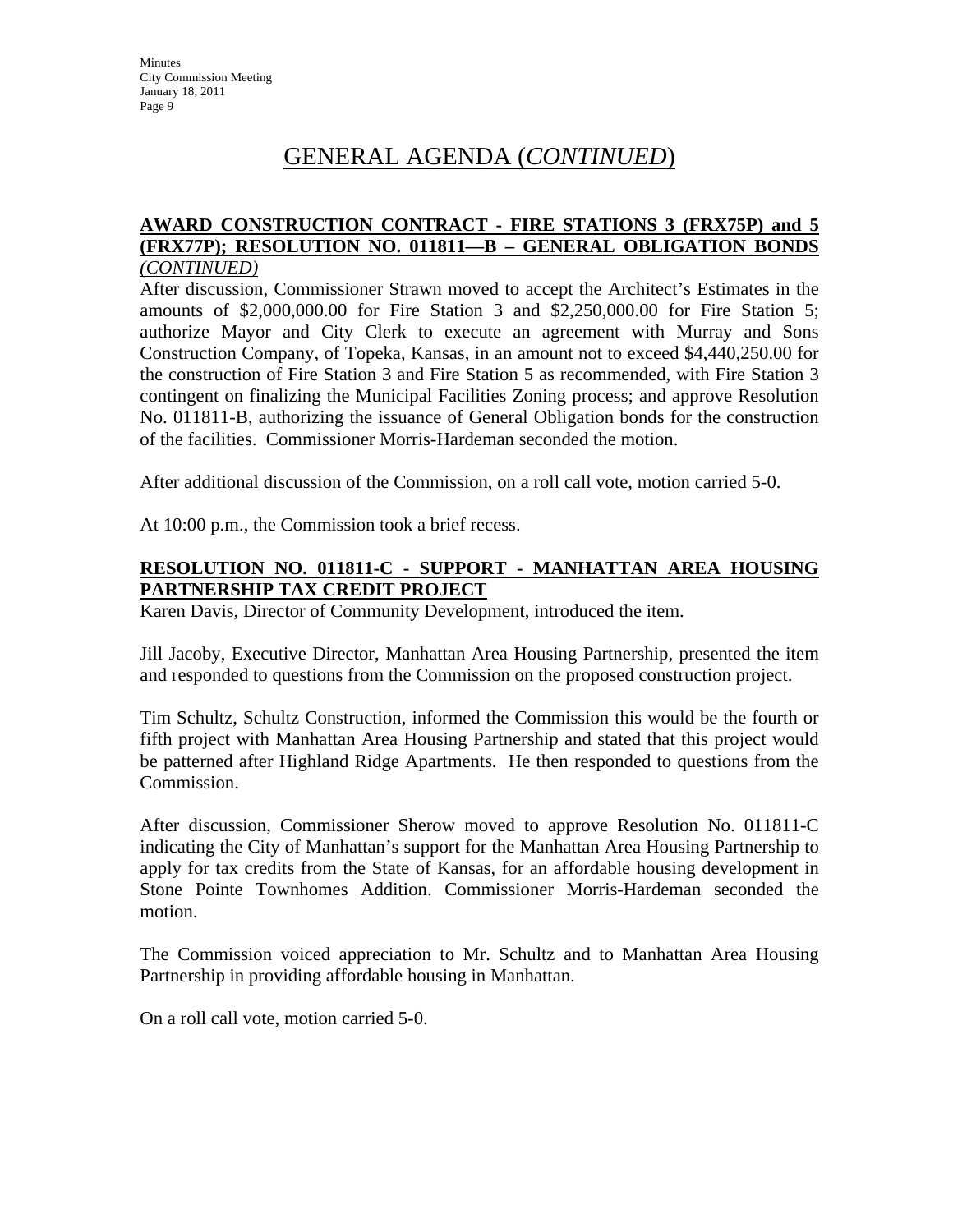## **RESOLUTION NO. 011811-D - ESTABLISH FEES FOR PARKS AND RECREATION PROGRAMS AND FACILITIES INCLUDING SWIMMING POOLS**

Curt Loupe, Director of Parks and Recreation, presented the item. He then responded to the Commission about punch cards, pool party pricing, expanded scholarships, competitive swim fee, marketing initiatives, and provided an update on the progress at CiCo and Northview pools.

After discussion, Commissioner Strawn moved to approve Resolution No. 011811-D setting fees for City Park, CiCo, and Northview Swimming Facilities as well as other Parks and Recreation facilities and programs. Commissioner Sherow seconded the motion. On a roll call vote, motion carried 5-0.

## **AUTHORIZE - WILSON BASEBALL FIELD RENOVATION IN CITY PARK**

Curt Loupe, Director of Parks and Recreation, presented an overview of the item and informed the Commission that the proposed costs of the improvement and renovation is \$500,000.00.

Vern Henricks, Manhattan Christian College, informed the Commission that the proposal to use a synthetic turf would allow more baseball games to be played by Manhattan Christian College and other users. He stated this could provide an economic generator for Manhattan and `committed \$250,000.00 for the project, to be paid to the City over a fiveyear period. He then responded to questions from the Commission regarding revenue sources from the Youth Leadership Foundation and fundraising activities. He voiced a strong commitment for the project.

Curt Loupe, Director of Parks and Recreation, responded to questions from the Commission on the proposed improvements to the facility, funding sources, equipment and park improvements that are needed, and discussed the potential loss of Special Park Funds from the special alcohol tax received.

Ron Fehr, City Manager, and Jason Hilgers, Assistant City Manager, provided clarification on the proposed annual financing for the project and the funding commitment of \$250,000.00 from Mr. Henricks.

Curt Loupe, Director of Parks and Recreation, responded to questions from the Commission on Parks and Recreation priorities and the Capital Improvements Program.

Vern Henricks, Manhattan Christian College, responded to questions from the Commission on the use of the proposed public facility; discussed advertising signage for community businesses, provided additional information on his Youth Leadership Foundation; and stated that additional details needed to be ironed out.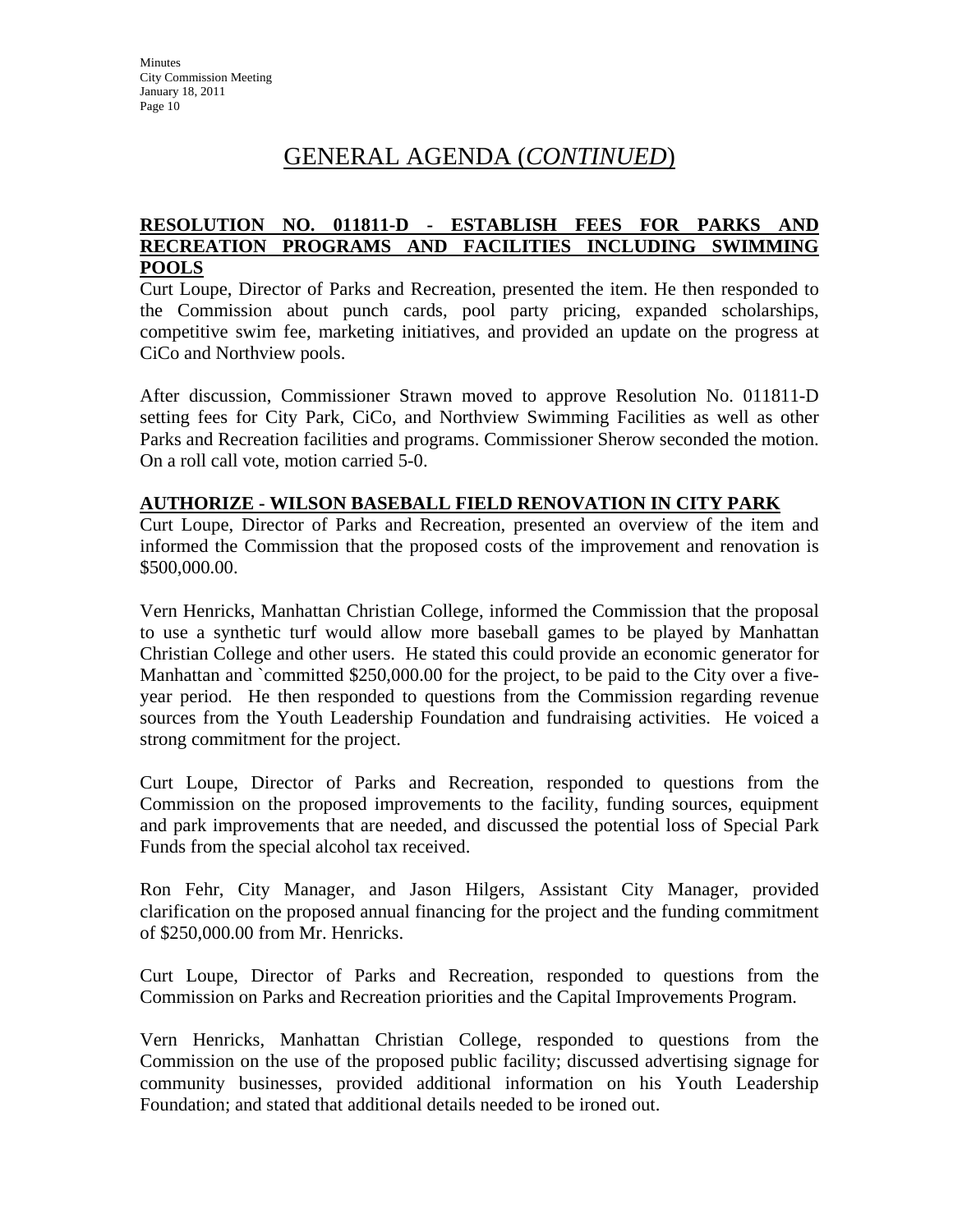### AUTHORIZE - WILSON BASEBALL FIELD RENOVATION IN CITY PARK (CONTINUED)

Curt Loupe, Director of Parks and Recreation, informed the Commission that the signage item will need to go back to the Parks and Recreation Advisory Board.

Vern Henricks, Manhattan Christian College, and Curt Loupe, Director of Parks and Recreation, provided additional uses for the facility, scheduling interests and uses, and informed the Commission that they would not take bids until an agreement was in place between the City and the Foundation.

Jason Hilgers, Assistant City Manager, informed the Commission of the advantages in going forward with the bid process to know the financial impact to the Capital Improvements Program and deciding whether to move forward with the project or not. He stated that if this project is delayed too long, the project would not be done in time to play baseball in 2012.

Ron Fehr, City Manager, provided additional information on the item and bidding process. He responded to questions from the Commission on the state budget timeline.

Vern Henricks, Manhattan Christian College, informed the Commission that capital generated from fundraising over the next five years will be dedicated to this project. He provided information on what the fundraising opportunities are.

After discussion, Commissioner Sherow moved to authorize the Wilson Field renovation to proceed and initiate the bidding process for consideration of construction. Commissioner Pepperd seconded the motion.

After additional discussion of the Commission, on a roll call vote, motion carried 5-0.

Ron Fehr, City Manager, announced that Manhattan is in a winter storm warning from 9 a.m., Wednesday, January 19, 2011, to 6 a.m., Thursday, January 20, 2011.

### **ADJOURNMENT**

At 11:10 p.m. the Commission adjourned.

Gary S. Fees MMC, City Clerk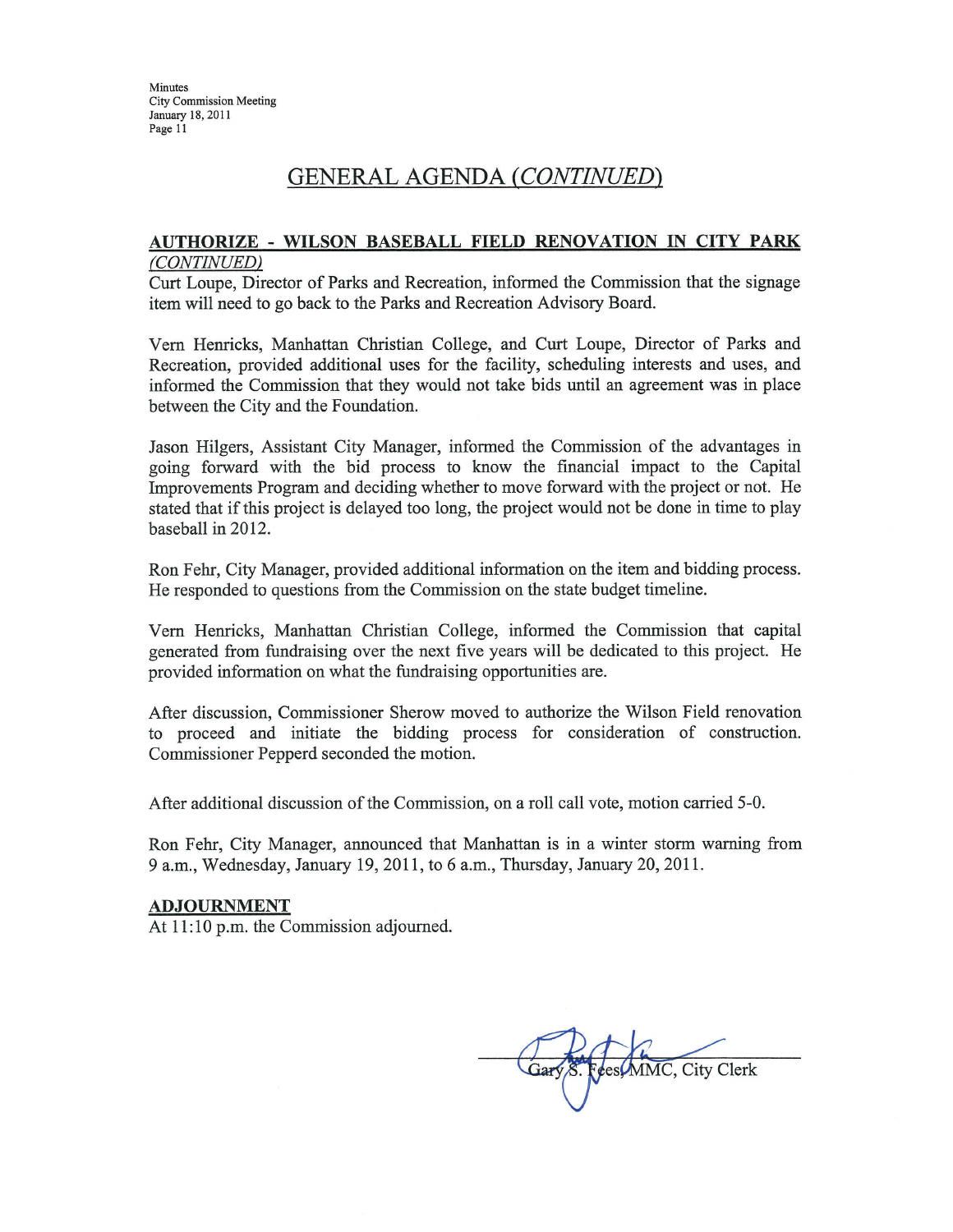

# INTER-OFFICE MEMORANDUM

| DATE:                | <b>December 15, 2010</b>                                                                                            |  |
|----------------------|---------------------------------------------------------------------------------------------------------------------|--|
| TO:                  | <b>Manhattan Urban Area Planning Board</b>                                                                          |  |
| <b>MEETING DATE:</b> | <b>December 20, 2010</b>                                                                                            |  |
| <b>FROM:</b>         | <b>Steve Zilkie, AICP, Senior Planner</b>                                                                           |  |
| RE:                  | <b>Amend Manhattan Zoning Regulations to Allow Home</b><br><b>Occupations in a Manufactured Home or Mobile Home</b> |  |

# **BACKGROUND**

City Administration received a request from a member of the public to amend the Manhattan Zoning Regulations to allow home occupations in manufactured and mobile homes in compliance with the requirements of Article V, Accessory Uses, Temporary Uses, Home Occupations, PART 3, Home Occupations. The person requesting the text amendment, as well as the owners of all of the manufactured home parks, were sent the text amendment and date, time and location of the public hearing.

Home occupations are permitted in any residential district in a "dwelling unit." By definition, a manufactured home or mobile home is not a dwelling unit and is specifically excluded from the term, dwelling. In addition, dwelling units are in residential buildings while manufactured and mobile homes are not considered buildings. In a general sense, manufactured or mobile homes are a not permanently affixed to the ground. For whatever reasons, when the current Zoning Regulations were adopted in 1996, home occupations were excluded from manufactured and mobile homes, the majority of which are in the R-5, Manufactured Home Park District. Manufactured and mobile homes are also permitted in the R-4, General Residential District.

The Manhattan Urban Area Planning Board discussed the request at a previous work session. One question was asked at the work session regarding day care, which is addressed below under **AREAS WHICH ARE MOST LIKELY TO BE DIRECTLY AFFECTED BY SUCH CHANGE AND IN WHAT WAY THEY WILL BE AFFECTED**.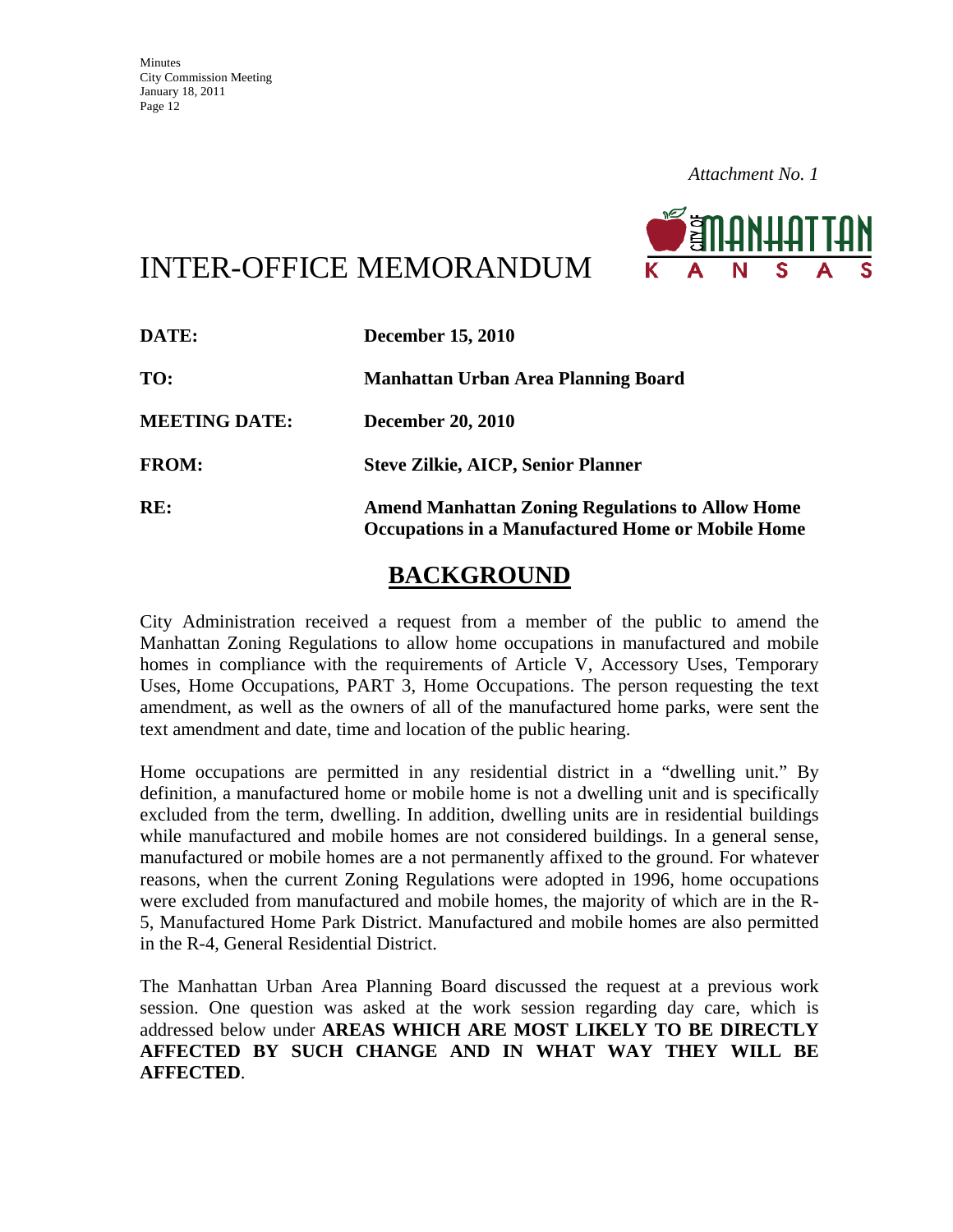## **Proposed Amendments - Home Occupations**

The proposed amendments (attached) are in bold italics and include:

- Modify Article V, Accessory Uses, Temporary Uses, Home Occupations, PART 3, Home Occupations, to permit Home Occupations in a Manufactured Home or Mobile Home; and,
- Modify the term, Home Occupation, in Article XVI, Construction and Definitions, PART 2, Definitions, Section 16-201.

## **Article V**

Home Occupations are described in Article V, PART 3, Sections 5-301 through 5-305. Home occupations are authorized in Section 5-301, "Home occupations as defined herein shall be permitted in any **dwelling unit**, in any residential district, except that in a Planned Unit Development home occupations must be specifically authorized." The key term in the authorization, as it relates to the proposed amendment, is "dwelling unit". By definition, manufactured homes and mobile homes are not dwelling units (see definitions below). Section 5-302 defines the term and Section 5-303 sets out Use Limitations by which a home occupation can be conducted. Applicable sections are modified to allow home occupations in a manufactured or mobile home.

# **Article XVI**

Home Occupation is defined in the Manhattan Zoning Regulations as, "A business, profession, occupation or trade conducted for gain or support entirely within a residential building; or, when permitted by Section 5-303, within a structure that is accessory to a **residential building**; and that is subordinate in area, extent, and purpose to the residential use. The renting of a portion of a residential building for habitation by other persons, in compliance with these Zoning Regulations, shall not be considered to be a home occupation." Note: The term is defined in Article V, Section 5-302, as well as Article XVI. Both definitions are proposed to be modified to remain consistent.

Additional definitions which clarify the amendments include:

DWELLING UNIT: A building or portion thereof, including residential-design manufactured homes, but not a mobile home or manufactured home, designed or used for a residential occupancy.

MANUFACTURED HOME: A structure, designed to be a residence, built on or after June 15, 1976, which meets the National Manufactured Home Construction and Safety Standards (42 U.S.C. Sec. 5403) has a permanent chassis, and is transportable in one (1) or more sections. (Does not include modular homes).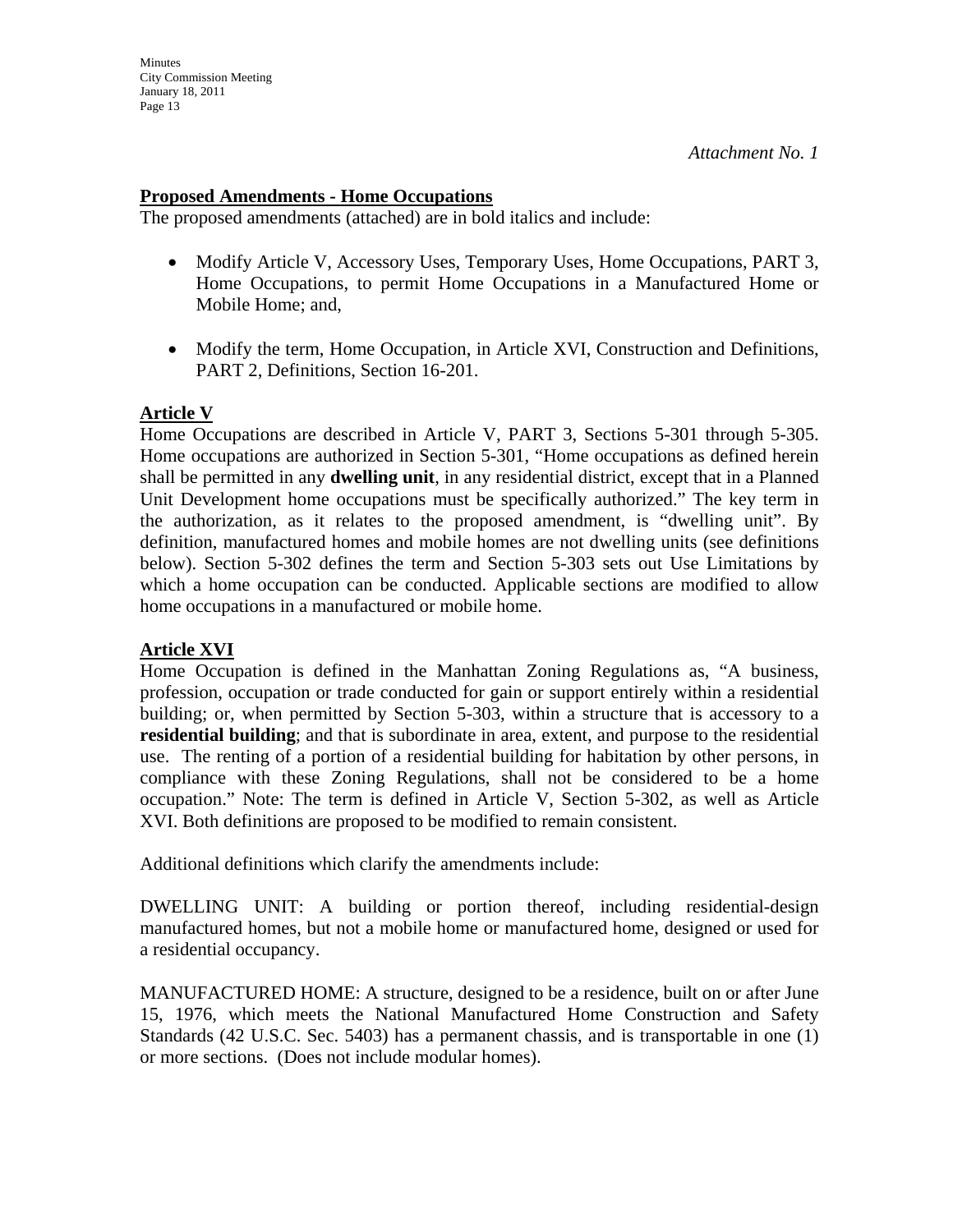*Attachment No. 1* 

MOBILE HOME: A structure, designed to be a residence, built prior to June 15, 1976, which may or may not meet the National Manufactured Home Construction and Safety Standards (42 U.S.C. Sec. 5403) has a permanent chassis, and is transportable in one or more sections.

MANUFACTURED HOME PARK: A tract of real estate not less than five (5) acres under single ownership, which has been developed, subdivided, planned and improved for the placement of manufactured and mobile homes for nontransient use, but shall not include mobile home sales lots on which unoccupied mobile homes are parked for the sole purposes of display, inspection, sale or storage.

RESIDENTIAL BUILDING: A building all or part of which contains one (1) or more dwelling units, including single-family dwellings, two-family dwellings, multiple-family dwellings, lodging houses, dormitories, sororities and fraternities.

# **AMENDMENTS TO THE TEXT OF THE ZONING REGULATIONS**

When a proposed amendment results in a change to the text of the Zoning Regulations, the report from the Planning Staff shall contain a statement as to the nature and effect of the proposed amendment, and determinations as to the following:

# **WHETHER SUCH CHANGE IS CONSISTENT WITH THE INTENT AND PURPOSE OF THE ZONING REGULATIONS**

The intent of the Manhattan Zoning Regulations is to protect the public health, safety and general welfare, and to protect property values. The R-5 District and R-4 District are residential districts in which a manufactured home or mobile home are permitted uses and are designed as a residence and occupied in a manner generally equivalent to a dwelling unit, which means that both are intended to be a residence. The R-4 District allows singlefamily dwelling units as a permitted use and home occupations are allowed in the dwelling units. The proposed amendment would allow home occupations in the R-4 District in manufactured or mobile homes consistent with the use allowed in a dwelling.

The proposed amendments are consistent with the intent and purpose of the Manhattan Zoning Regulations, which is to allow home occupations in a residence in residential districts.

# **AREAS WHICH ARE MOST LIKELY TO BE DIRECTLY AFFECTED BY SUCH CHANGE AND IN WHAT WAY THEY WILL BE AFFECTED**

Home occupations will be a permitted use the R-5, Manufactured Home Park District, a residential district, and R-4, General Residential District. R-5 Districts include Redbud Estates off Seth Child Road, Colonial Gardens, Blue Valley, and the Ponderosa off Tuttle Creek Boulevard, and Countryside Estates off Knox Lane. The only R-4 District is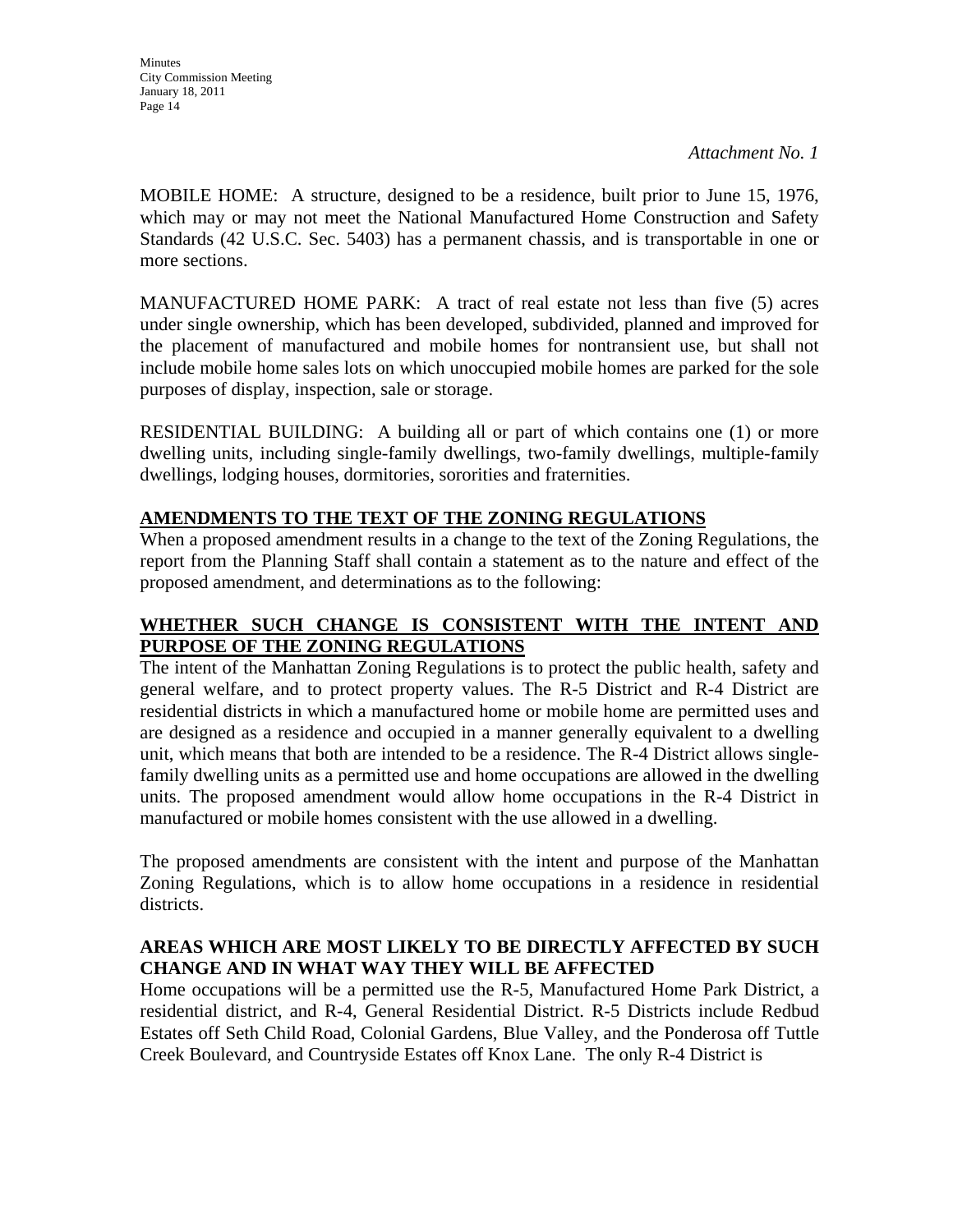*Attachment No. 1* 

located along Casement Road, approximately 425 feet north of the intersection of Casement Road and Dix Drive on the east side of Casement Road, and allows manufactured and mobile homes, as well as single-family detached dwellings, as permitted uses. Home occupations would be allowed in manufactured or mobile homes in the R-4 District.

There are several other locations where existing manufactured or mobile homes are located, one area is along Fair Lane in the I-3, Light Industrial District, and one other area is in the LM-SC, Light Manufacturing-Service Commercial District. Home occupations in manufactured or mobile homes in industrial or industrial-commercial districts would not be allowed.

There are manufactured and mobile homes in a residential Planned Unit Development along Casement Road, immediately north of the intersection of Casement Road and Dix Drive on the east side of Casement Road. Home occupations are not part of the PUD and home occupations would not be allowed in the manufactured or mobile homes because the use is not specifically authorized in the PUD. The PUD would have to be amended to allow home occupations. In addition, no other residential PUDs in the City allow Manufactured or mobile homes are not authorized in other residential PUDs in the City.

Some home occupations may be subject to licensing requirements, such as a day care home or food related occupations, for example food catering, and would be licensed by the Riley County Health Department. These home occupations may also be subject to Building Code requirements, as well as inspections by the Riley County Health Department and City of Manhattan.

## **WHETHER THE PROPOSED AMENDMENT IS MADE NECESSARY BECAUSE OF CHANGED OR CHANGING CONDITIONS IN THE AREAS AND ZONING DISTRICTS AFFECTED, OR IN THE CITY PLANNING AREA, GENERALLY, AND IF SO, THE NATURE OF SUCH CHANGED OR CHANGING CONDITIONS**

When the current requirements for home occupations were adopted in 1996, manufactured or mobile homes were not authorized for home occupations. There is no reasoning in the regulations. Because home occupations are not licensed, home occupations may have occurred or may be occurring currently in manufactured or mobile homes.

A citizen request was made in 2010 to allow home occupations in manufactured or mobile homes. The intent of the regulations is to allow home occupations in a residential setting in a residential district. The proposed change will authorize home occupations in a manufactured or mobile homes, which are a residence, in the same manner as a home occupation in a dwelling unit, and subject to the use limitations applicable to dwelling units in residential buildings.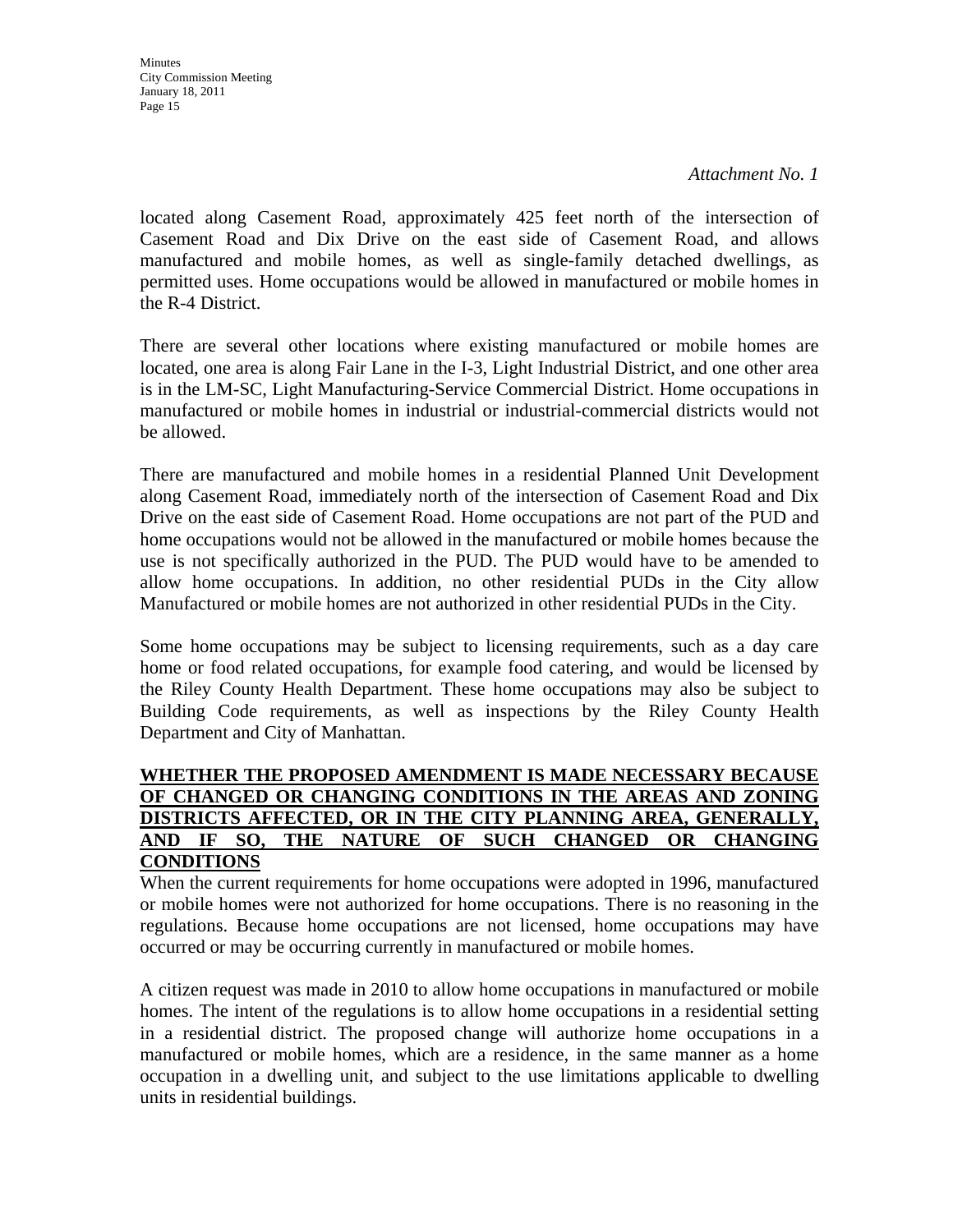# **WHETHER SUCH CHANGE IS CONSISTENT WITH THE INTENT AND PURPOSE OF THE POLICY AND GOALS AS OUTLINED IN THE ADOPTED COMPREHENSIVE PLAN OF THE CITY**

The Zoning Regulations implement the Comprehensive Plan, its goals, objectives, and policies. The Comprehensive Plan is general in nature and does not specify administrative detail such as the proposed amendment. However, the proposed amendment ensures that the general statements in the Comprehensive Plan are implemented consistent with legal requirements.

# **ALTERNATIVES**

It appears the MUAPB has the following alternatives concerning the issue at hand. The Board may:

- 1. Recommend approval of the proposed amendments to the City Commission.
- 2. Recommend denial of the proposed amendments to the City Commission.
- 3. Modify the proposed amendments and forward the modifications, along with an explanation, to the City Commission.
- 4. Table the public hearing to a specific date, and provide further direction to City Administration.

# **RECOMMENDATION**

City Administration recommends approval of the amendment to the Manhattan Zoning Regulations to Article V, Accessory Uses, Temporary Uses, Home Occupations, PART 3, Home Occupations, to permit Home Occupations in a Manufactured Home or Mobile Home; and, to modify the term, Home Occupation, in Article XVI, Construction and Definitions, PART 2, Definitions, Section 16-201.

# **POSSIBLE MOTION**

The Manhattan Urban Area Planning Board recommends approval of the amendment to the Manhattan Zoning Regulations to Article V, Accessory Uses, Temporary Uses, Home Occupations, PART 3, Home Occupations, to permit Home Occupations in a Manufactured Home or Mobile Home; and, to modify the term, Home Occupation, in Article XVI, Construction and Definitions, PART 2, Definitions, Section 16-201, based on the findings in the Staff Memorandum.

10144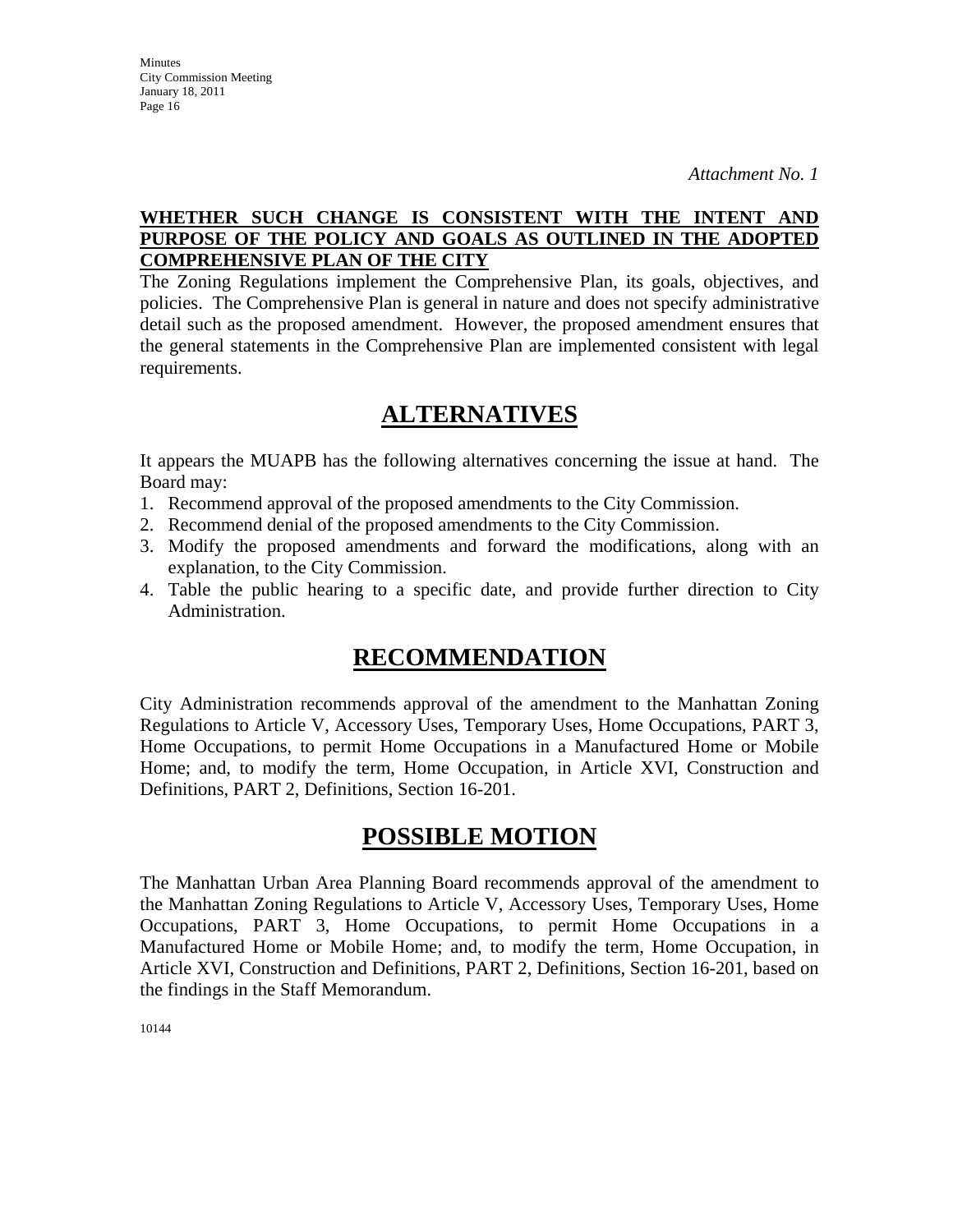## **STAFF REPORT**

# **APPLICATION TO REZONE PROPERTY TO PLANNED UNIT DEVELOPMENT DISTRICT**

# **BACKGROUND**

**FROM:** R-1/OU, Single-Family Residential District and University Overlay District

**TO:** PUD, Residential Planned Unit Development

**OWNER:** G. "Hal" Ross and Mary Lou Ross

**ADDRESS:** 100 N. Broadway, Suite 455, Wichita, KS 67202

**APPLICANT:** Elsey Partners

**ADDRESS:** 2052 Hunting Avenue, Manhattan, KS 66502

**DATE OF PUBLIC NOTICE PUBLICATION:** Monday, October 25, 2010

**DATE OF PUBLIC HEARING: PLANNING BOARD:** Monday, November 15, 2010, and tabled to Monday, December 6, 2010.

**CITY COMMISSION:** Tuesday, December 7, 2010

**LOCATION:** Lot 1, Phi Delta Theta Addition. Generally located north of Claflin Road and 150 feet west of the intersection of Hartford Road and Claflin Road.

**AREA:** 116,568 square feet (2.68 acres)

**PROPOSED USES:** The proposed uses are single-family attached residential units. The applicant indicates that the target market is focused on students attending Kansas State University. The application documents state the initial plans are to rent the single-family attached dwellings and then sell individual units when the housing market conditions change. The proposed preliminary plan represents the long term plan of selling the individual units by initially establishing "condominium units" to be sold in the future. The initial plan of renting the dwellings is still possible as proposed with the preliminary plan. The remaining area will be common area. A restrictive covenant will need to be finalized prior to the Final Development Plan detailing how the common areas is owned and maintained.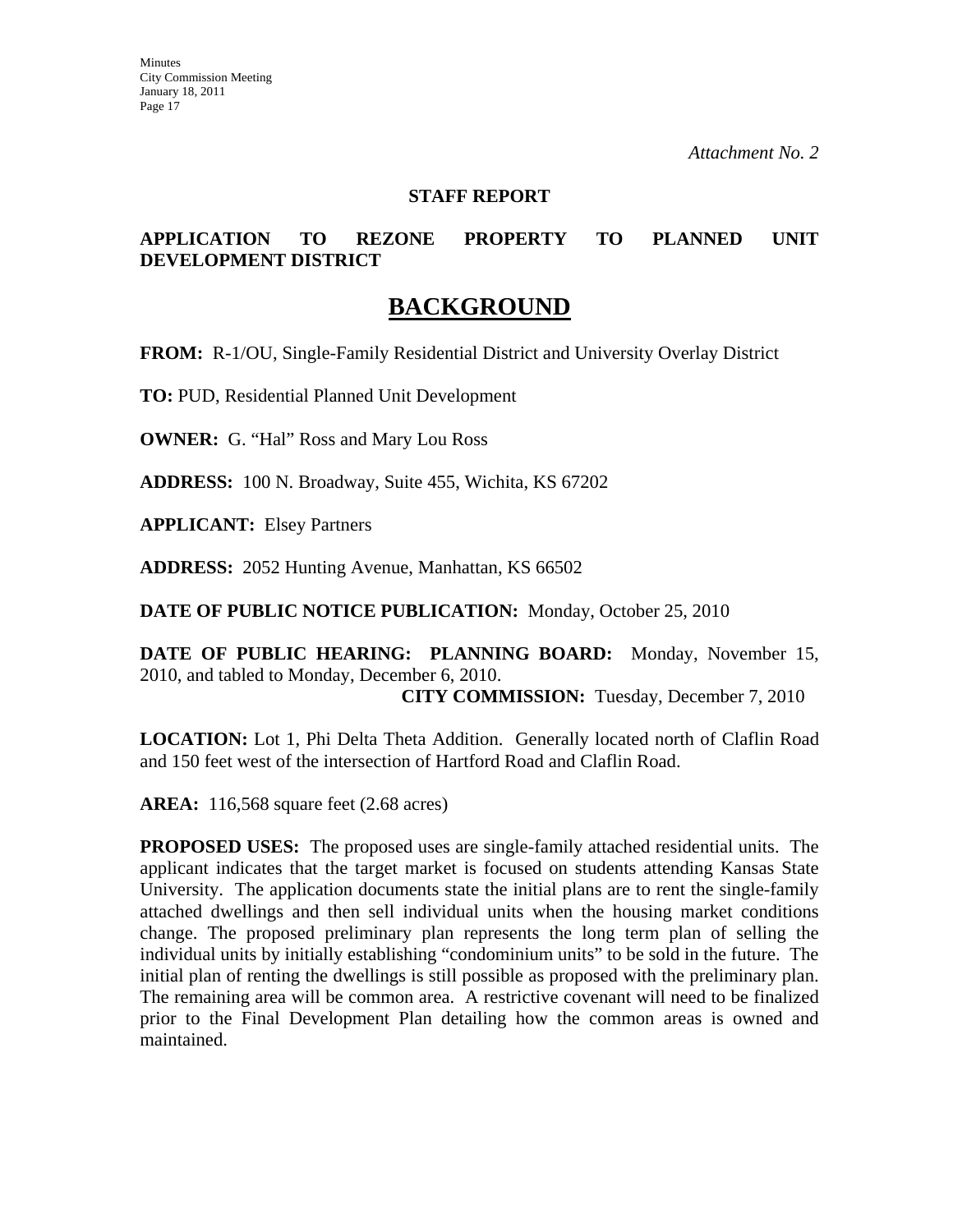**PROPOSED BUILDINGS AND STRUCTURES:** The single-family attached development consists of a total of twenty-nine (29) dwelling units within seven (7) buildings. The buildings are described as single-family attached dwelling units because of the construction of the buildings. Twenty-five (25) of the dwelling unit will have four (4) bedrooms. Four (4) of the units will have one (1) bedroom. The one bedroom units are Units 7, 13, 22 and 29.

Each building will be approximately twenty-six (26) feet tall, measured to the peak of the roofline. Building materials will consist of vinyl lap siding, manufactured limestone veneer and asphalt shingles. The description on the architectural plans shows that the vinyl siding will be clay color.

The building setbacks of the site are approximately twenty-nine (29) feet from the front property line along Claflin Road, approximately thirty-three (33) feet from the side property line to the west, approximately twenty-three (23) feet from the north property line, and approximately twenty-four (24) feet from the east side property line.

The site gains access from a new twenty-six (26) foot wide curb cut off of Claflin Road (measured at the property line). The existing curb cut will be abandoned and be replaced with curb and gutter.

# **PROPOSED LOT COVERAGE**

| <u>Use</u>        | <b>Square Feet</b> | <b>Percentage</b> |
|-------------------|--------------------|-------------------|
| <b>Buildings</b>  | 27,100             | 23.0%             |
| Driveways/Parking | 40.747             | 35.0%             |
| Landscape Areas   | 48,721             | 42.0%             |

**PROPOSED SIGNS:** No signs are proposed with the residential development. Exempt signs for addressing and similar exempt signs will be permitted.

**PROPOSED LIGHTING:** Proposed lighting consists of pedestrian scale lighting located at the front door of each dwelling unit. No pole lighting is proposed to illuminate the parking lot.

# **REVIEW CRITERIA FOR PLANNED UNIT DEVELOPMENTS**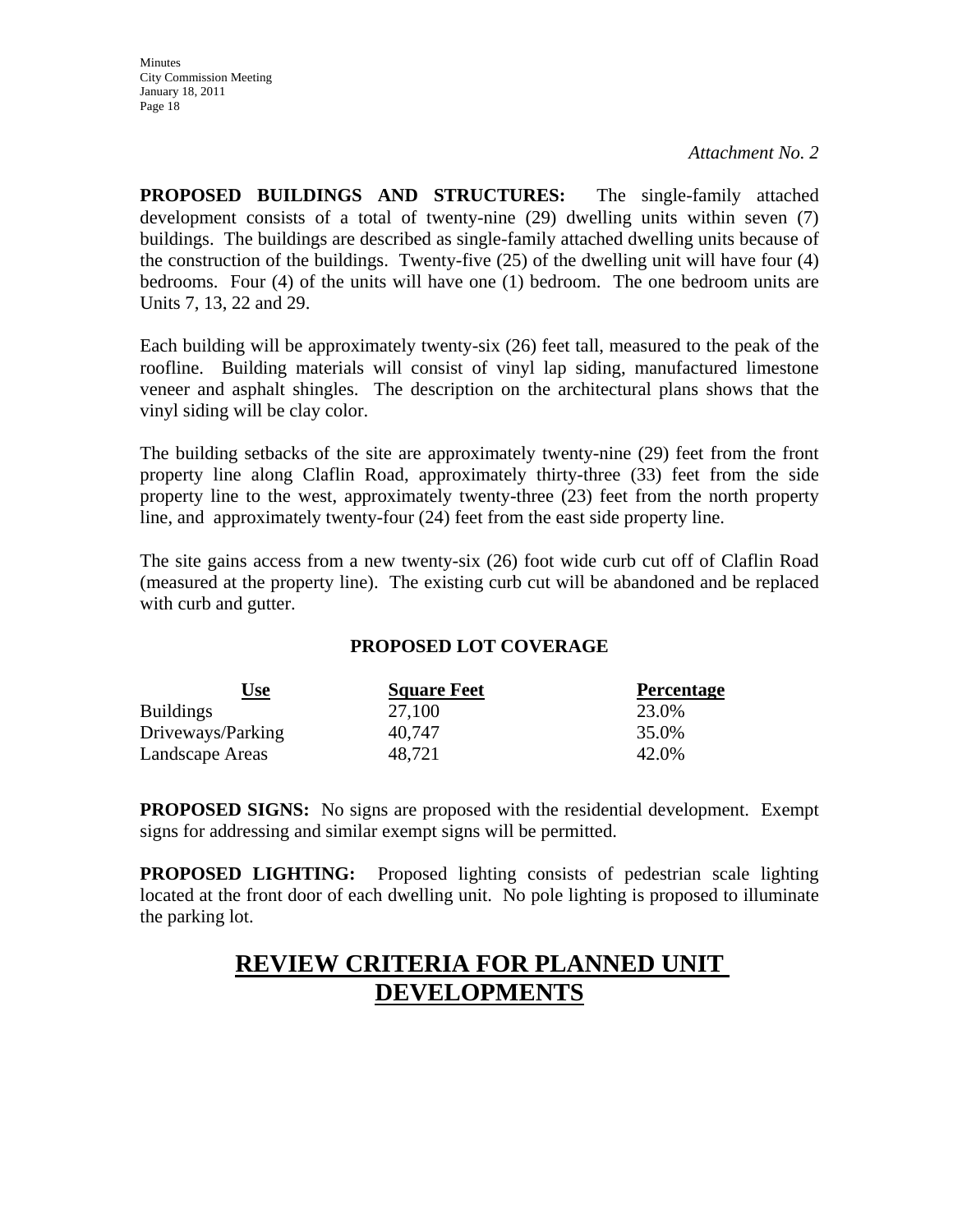**1. LANDSCAPING:** The landscape plan consists of deciduous and evergreen trees and shrubs. Evergreen trees, deciduous canopy trees and ornament grasses are planned in a landscape berm in the front yard along Claflin Road. The landscape berms are to be one (1) to three (3) feet in height. Foundation planting in front of each dwelling unit consists of grass areas, ornamental grasses and evergreen shrubs. Deciduous and evergreen trees are to be planted behind the structures for screening and buffering of the development from the adjacent residential properties. These trees are shown to be outside of the drainage and utility easements. The legend on the landscape plan states that these deciduous trees will reach a mature height of thirty-five (35) to seventy (70) feet. Evergreen shrubs are proposed to screen the parking areas between the two (2) southern buildings. Other areas throughout the development site will be lawn areas. A note on the landscape plan states that an automated underground irrigation system will be installed.

**2. SCREENING:** A six (6) foot tall wooden privacy fence is proposed along the perimeter of the property and is to end at the front yard setback along Claflin Road, which is approximately twenty-nine (29) feet from the front property line. A six (6) foot tall wooden fence with a gate is also proposed to screen the trash dumpsters at the northeast and southwest corners of the parking lot. Additional landscape screening, in the form of deciduous and evergreen trees are proposed along the west, north and east property lines to buffer the residential development from the adjacent single-family property owners.

**3. DRAINAGE:** The majority of the site is currently pervious surfaces with open yard areas. The land generally slopes to the northeast corner of the site. SMH Consultants has submitted a drainage study with the PUD application. The drainage study explains that the storm water will flow over the land to a detention basin in the southeast corner of the site. The detention basin will eventually connect to the City's storm sewer system along Claflin Road and Hartford Road. Currently the storm sewer system at Claflin Road and Hartford Road is undersized and would not be able to accommodate the increase in storm water runoff anticipated from the site. The area historically has had flooding in the roadway. The City has designs nearly complete to improve the storm water drainage system upstream from the intersection and downstream through the Tecumseh/Quivera drainage system. These improvements have not yet been funded. If funded, the construction of the system improvements could begin as soon as 2011. The applicant's consultants propose that the site's storm water detention improvements will be coordinated with the improvements to the Claflin Road/Hartford Road storm sewer system improvements. The consultant states that until the improvements to the City's system are made, the runoff "will only result in nuisance drainage issues with Claflin Road and Hartford similar to what already occurs and will not result in property damage." The consultant have provided "an option to install a setback curb inlet up gradient from this location to further improve the drainage issues in the street if desired by the City; but this inlet will only function properly if downstream improvements are made by the City of Manhattan."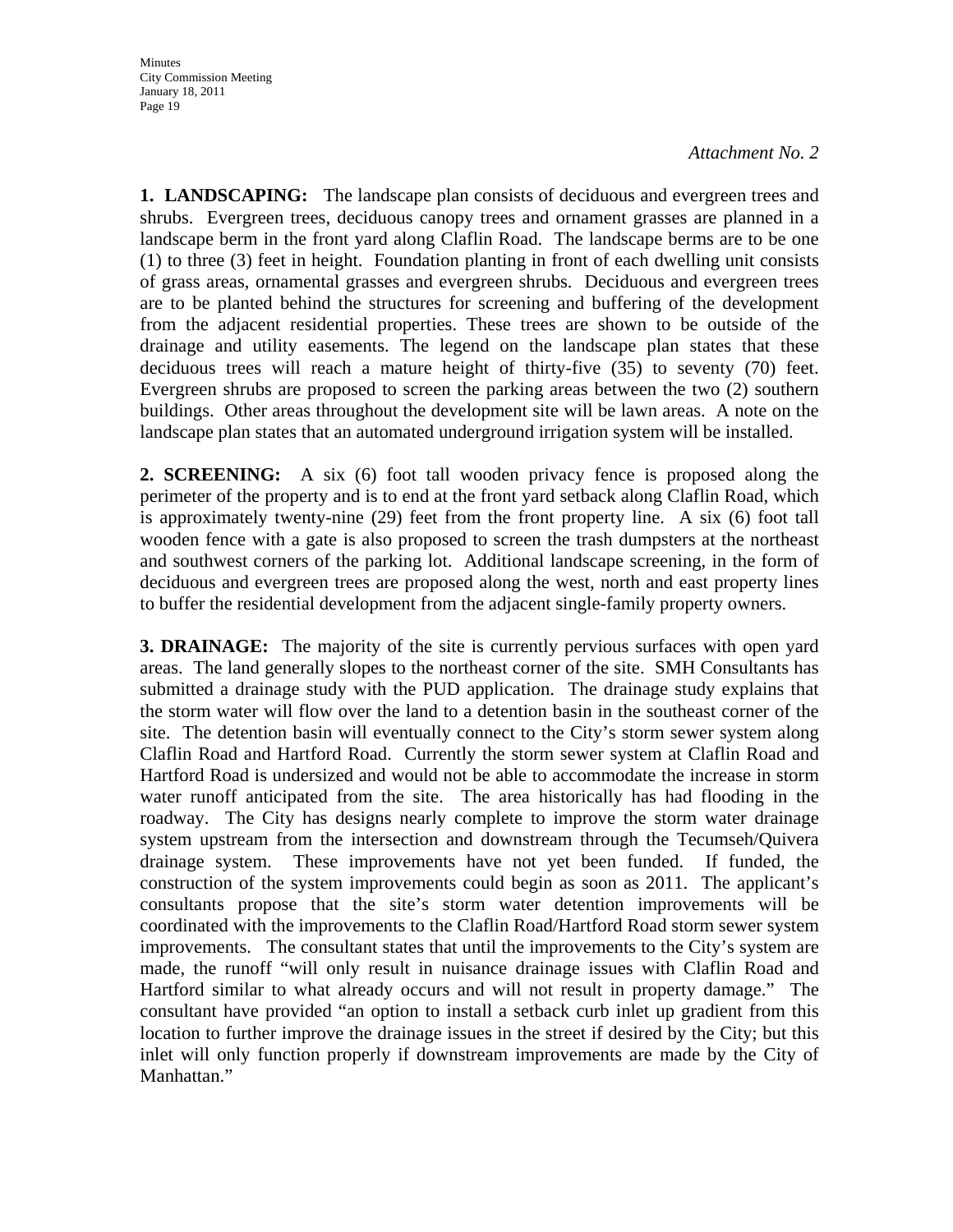*Attachment No. 2* 

According to the drainage study, the detention basin is sized to handle runoff from storms with less intensity than a 1% annual chance storm (100 year storm). The detention basin will retain storm water runoff at a rate equal to or greater than what is currently generated by the site. In the event of a 1% annual chance storm or greater, the detention basin will fill up and sheet flow into the curb and gutter system along Claflin Road. The City Engineer "accepts the stormwater drainage impact study that was provided to the City of Manhattan by SMH Consultants which was sealed and signed by a Licensed Engineer in the State of Kansas." The Civil Engineer Department has recommended that the outlet pipe from the detention basin be adequately sized and detailed in the Final Development Plans according to the outlet rates in the drainage report.

**THE PUD IS CONDITIONED UPON THE SUBMITTAL OF A RESTRICTIVE COVENANT, WHICH WILL NEED TO BE REVIEWED AND APPROVED BY THE CITY AND FILED WITH THE FINAL PLAT AFTER IT IS EXECUTED BY THE CITY. THE COVENANT SETS OUT RESPONSIBILITIES OF THE OWNERS OF PUD REGARDING MAINTENANCE OF IMPROVEMENTS, DRAINAGE EASEMENTS AND THE DETENTION. THE COVENANT GIVES THE CITY THE ABILITY TO ASSESS THE OWNERS FOR MAINTENANCE COSTS, IF NECESSARY.** 

**4. CIRCULATION:** Access to the site is from a new twenty-six (26) foot wide curb cut onto Claflin Road (measured at the property line). Claflin Road is a four-lane, collector street. The new driveway is approximately 153 feet from the existing driveway to the west and 210 feet to the existing driveway to the east. The location of the new driveway meets the Manhattan Subdivision Regulations and the Manhattan Area Transportation Strategy (MATS) for access management standards onto a collector street, a minimum of 150 feet from an intersecting local street or driveway. The existing curb cut to the site will be abandoned and replaced with curb and gutter. Access to each dwelling unit will be from the internal driving aisles in the parking lot.

A Transportation Impact Study for the development was conducted by SMH Consultants. The study states that "the development's projected peak hour trip generation based on 29 Townhome Units with 4 bedrooms each is 27 trips in the a.m. peak hour. The City Engineer has reviewed the Transportation Impact Study for the development and accepts the report with no issues (*see attached memo)*. The proposed development will not adversely impact the existing traffic network in the surrounding area because of the relatively small increase in trips generated by the development in the a.m. peak hour.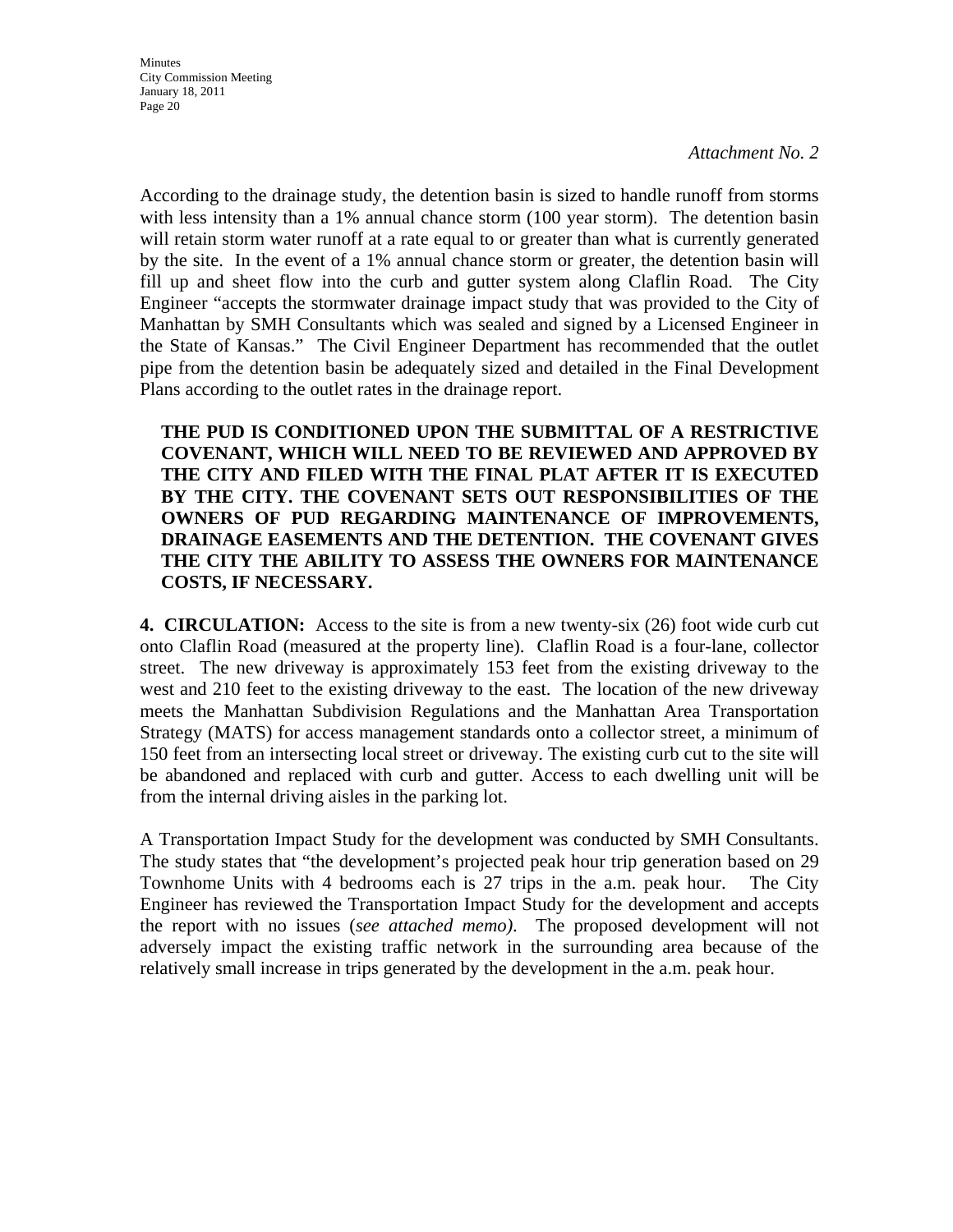### *Attachment No. 2*

One-hundred and fourteen (114) off-street parking spaces are shown on the site plan. Two (2) off-street parking stalls located to the north and south of the center landscape area (a total of 4 spaces) appear to be too narrow to allow the driver or passenger of a typical full size vehicle to exit the vehicle when the adjacent spaces are being used. Although the parking spaces meet the minimum off-street parking space dimensions, City Administration does not believe that they will function adequately and did not count them in the total count of the off-street parking spaces. Considering this, a total of 110 offstreet parking spaces are provided. Based on the off-street parking regulations for a multiple-family development, a four (4) bedroom dwelling unit is required to provide four (4) off-street parking spaces (Section  $7-103(A)(3)(a)$ ). A one-bedroom dwelling unit in a multiple-family development is required to have a minimum of two (2) off-street parking spaces. A minimum of 108 parking spaces are required. The proposed development provides off-street parking that exceeds the minimum parking requirements by two (2) spaces.

### *Pedestrian Access*

 Six (6) foot wide sidewalks are provided in front of each dwelling unit. The internal sidewalks ultimately connect to an existing sidewalk in the Claflin Road ROW.

# *Bicycle*

 Bicycle racks are shown at the northeast and southwest corner of the parking lot adjacent to the trash dumpster areas.

**5. OPEN SPACE AND COMMON AREA:** An approximately 17 foot by 120 foot grass area is located in the center of the parking lot. A fifteen (15) foot wide grass area is provided around the perimeter of the site. The area around the perimeter of the development is dedicated as a drainage and utility easement, which prevents the construction of structures or the planting of trees and landscaping in the easement. The proposed trees behind the buildings are shown to be outside of the drainage and utility easement.

**6. CHARACTER OF THE NEIGHBORHOOD:** The surrounding neighborhood is a mix of single-family residential dwellings, multiple-family dwellings, a fraternity, the Riley County Historical Museum, Riley County Health Department and open space. To the north, east and immediately to the west are single-family dwellings that were originally platted and developed in the 1950's. The single-family neighborhood can be characterized by small lots and small homes that have become mostly rental units with a few owner-occupied homes. Further to the west is the Delta Upsilon Fraternity and the Chase Manhattan apartment complex. The Chase Manhattan apartment complex is a large, multiple-family complex that has 180 dwelling units distributed among eight (8) buildings with a clubhouse, swimming pool and other recreational facilities. To the south is the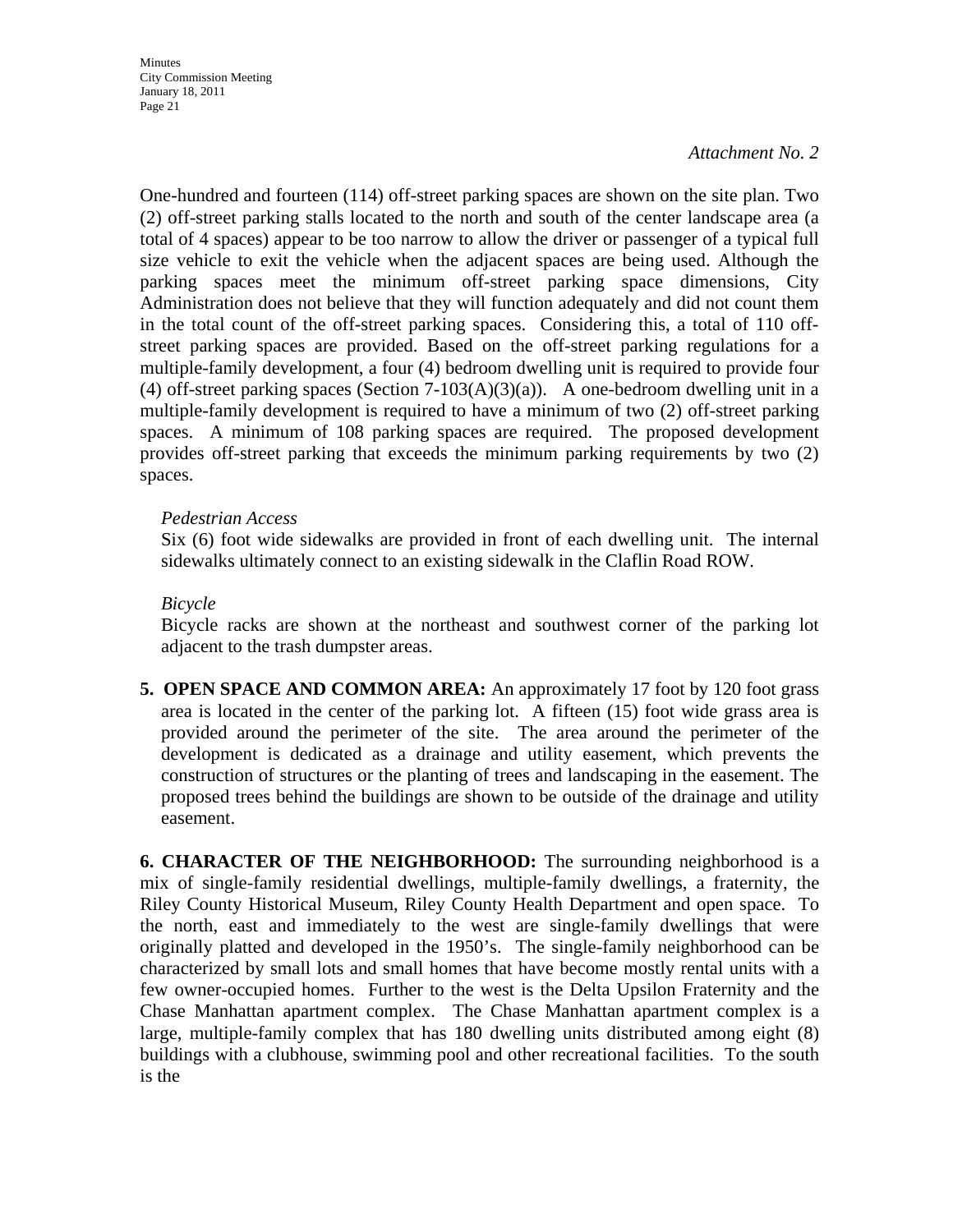Riley County Historical Museum and the Goodnow House, Pioneer Park and the Riley County Health Department. The Goodnow House is listed on the National and State Registry of Historic Places. Further to the south are single-family dwellings that were platted and developed in the 1960's.

# **MATTERS TO BE CONSIDERED WHEN CHANGING ZONING DISTRICTS**

**1. EXISTING USE:** single-family rental unit

**2. PHYSICAL AND ENVIRONMENTAL CHARACTERISTICS:** The site is a relatively flat, large lot with a single-family home and detached garage on the north part of the site. The site has large mature trees along the property line and a large, mature tree in the center of the site.

# **3. SURROUNDING LAND USE AND ZONING:**

- **(a.) NORTH:** Single-Family Dwellings; R-1, Single-Family Residential District.
- **(b.) SOUTH:** Claflin Road, a four-lane collector street, the Riley County Historical Museum, the Goodnow House, Pioneer Park, the Riley County Health Department and single-family homes; R, Single-Family Residential District and R-3/UO, Multiple-Family Residential District with University Overlay District.
- **(c.) EAST:** Single-Family Dwellings; R-1, Single-Family Residential District.
- **(d.) WEST:** Single-Family Dwelling, Delta Upsilon Fraternity and the Chase Manhattan apartment complex; R-1, R-1/OU and PUD, Chase Manhattan Residential Planned Unit Development

# **4. CHARACTER OF THE NEIGHBORHOOD:** See above under number 6

**5. SUITABILITY OF SITE FOR USES UNDER CURRENT ZONING:** The site is currently being used as a single-family rental unit. The site was rezoned and platted to construct the Phi Delta Theta fraternity. Following the platting and rezoning of the site, the fraternity was never established. The site is suitable for the existing use as currently zoned.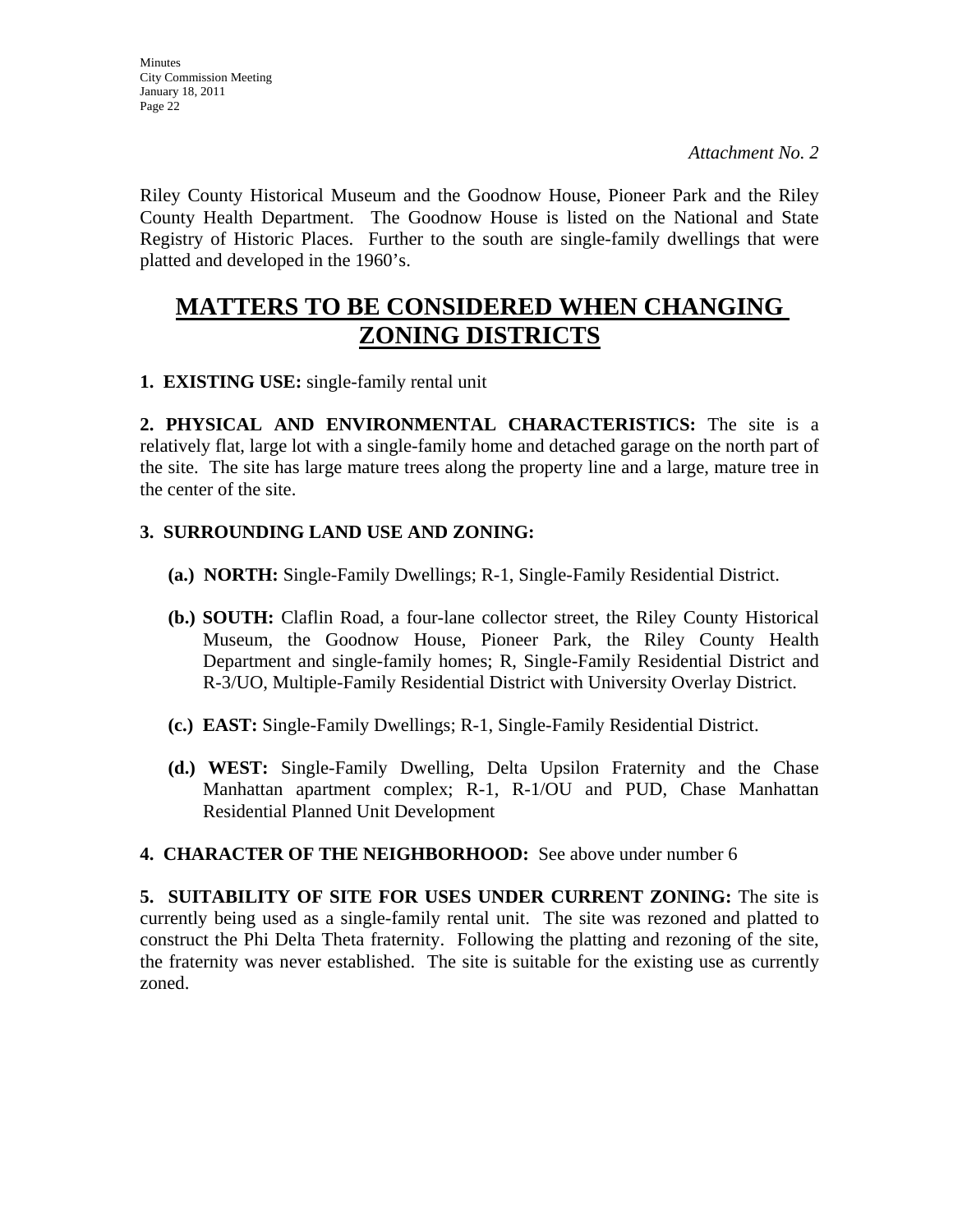**COMPATIBILITY OF PROPOSED DISTRICT WITH NEARBY PROPERTIES AND EXTENT TO WHICH IT MAY HAVE DETRIMENTAL AFFECTS:** The surrounding neighborhood is a mix of owner occupied and rental single-family residential dwellings, multiple-family dwellings, a fraternity, the Riley County Historical Museum, Riley County Health Department and open space.

The applicants and their consultants held a neighborhood meeting on September 22, 2010 to discuss the proposed development. The meeting summary (*attached)* states that attendees were concerned with the adequacy of utilities, the management of storm water runoff from the development, the amount of traffic generated by the development, the amount of parking provided, the design of the buildings and screening the development from adjacent properties. The meeting summary includes the applicant's response to the concerns.

Compared to the existing single-family rental unit on the large, 2.68 acre lot, it can be anticipated that there will be some impacts by an increase in light, noise and traffic. The applicants have proposed seven (7) buildings ranging in size from approximately fifty-six (56) feet by thirty-six (36) feet to approximately one hundred and forty (140) feet by thirty-six (36) feet. The building setbacks of the site are approximately twenty-nine (29) feet from the front property line along Claflin Road, approximately thirty-three (33) feet from the side property line to the west, approximately twenty-three (23) feet from the north property line, and approximately twenty-four (24) feet from the east side property line. The typical setbacks for developments in a single-family district are twenty-five (25) feet from the front property line, eight (8) feet from the side property lines and twenty-five (25) feet from the rear property line. Deciduous and evergreen trees are proposed between the buildings and the side and rear property lines. The legend on the landscape plans state that the trees will be thirty-five (35) to seventy (70) feet in height when mature. A fifteen (15) foot wide drainage and utility easement is proposed along the side and rear property lines of the site. No landscaping or structures are permitted in the drainage and utility easement. A six (6) foot tall cedar fence is proposed along the perimeter of the property to provide sight obscuring screening of the development. The off-street parking spaces are located in the center of the development, which will be screened by the proposed buildings and landscaping. The proposed landscaping, screening fence and open space created by the drainage and utility easement should create an adequate buffer between the development and adjacent residential properties to the north, east and west.

A Traffic Impact Study was conducted by SMH Consultants for the development. The study determined that the twenty-nine (29) unit townhome development would generate twenty-seven (26) trips in the a.m. peak hour. The consultant has determined that "the 26 trips during the peak hour related to the site will have minimal impacts on the transportation network as a whole." The new driveway meets the Manhattan Subdivision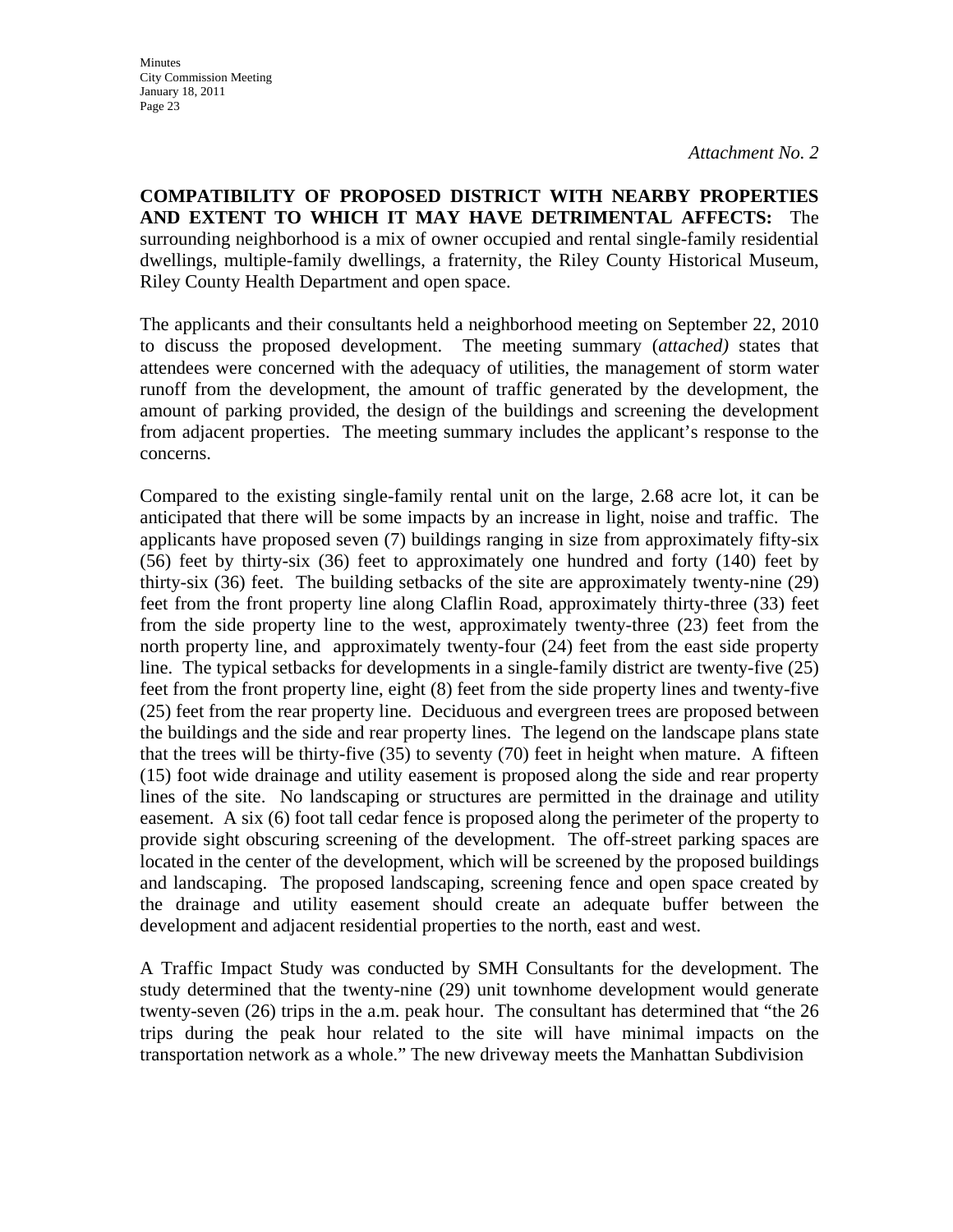Regulations and the Manhattan Area Transportation Strategy (MATS) for access management standards onto a collector street by being approximately 153 feet from the existing driveway to the west and 210 feet from the adjacent driveway to the east.

## *Historic Environs*

The site is within the Historic Environs of the Goodnow Memorial Home, located to the south of Claflin Road. The local Historic Resource Board (HRB) reviewed an early submittal of the proposed development "found that the **proposed Claflin Townhomes PUD** does not meet the *Standards and Guidelines for Evaluating the Effect of Projects on Environs* and will encroach upon, damage or destroy the environs of the Goodnow Memorial Home. Specifically, the Board found that the proposal does not meet Standard #6 pertaining to new infill construction. The Board recommended that the plans be revised to reduce the perceived scale of the building facing Claflin Road and to incorporate additional landscaping in the front yard along Claflin Road (*See attached recommendation letter, minutes from the October 25, 2010 meeting)*.

Following the HRB's recommendation, but before the State Historic Preservation Office (SHPO) made their final decision, the applicants revised their site plan to make the buildings smaller in length, set back further from Claflin Road and have more landscaping along the front yard.

The State Historic Preservation Office found that "the proposed development is within typical size, scale and setbacks of the environs and our office has determined that the project will not encroach upon, damage or destroy the environs of the Goodnow House" (*see attached letter, dated November 23, 2010 ).* 

**6. CONFORMANCE WITH COMPREHENSIVE PLAN:** The site is shown on the Southwest Planning Area Future Land Use Map of the Comprehensive Plan as RLM, Residential Low/Medium Density.

Policies of the RLM designation include:

# RESIDENTIAL LOW/MEDIUM DENSITY (RLM)

### *RLM 1: Characteristics*

*The Residential Low/Medium Density designation incorporates a range of single-family, single-family attached, duplex, and town homes, and in appropriate cases include complementary neighborhood-scale supporting land uses, such as retail, service commercial, and office uses in a planned neighborhood setting, provided they conform*  with the policies on Neighborhood Commercial Centers. Small-scale multiple-family *buildings and condominiums may be permissible as part of a planned unit development, or*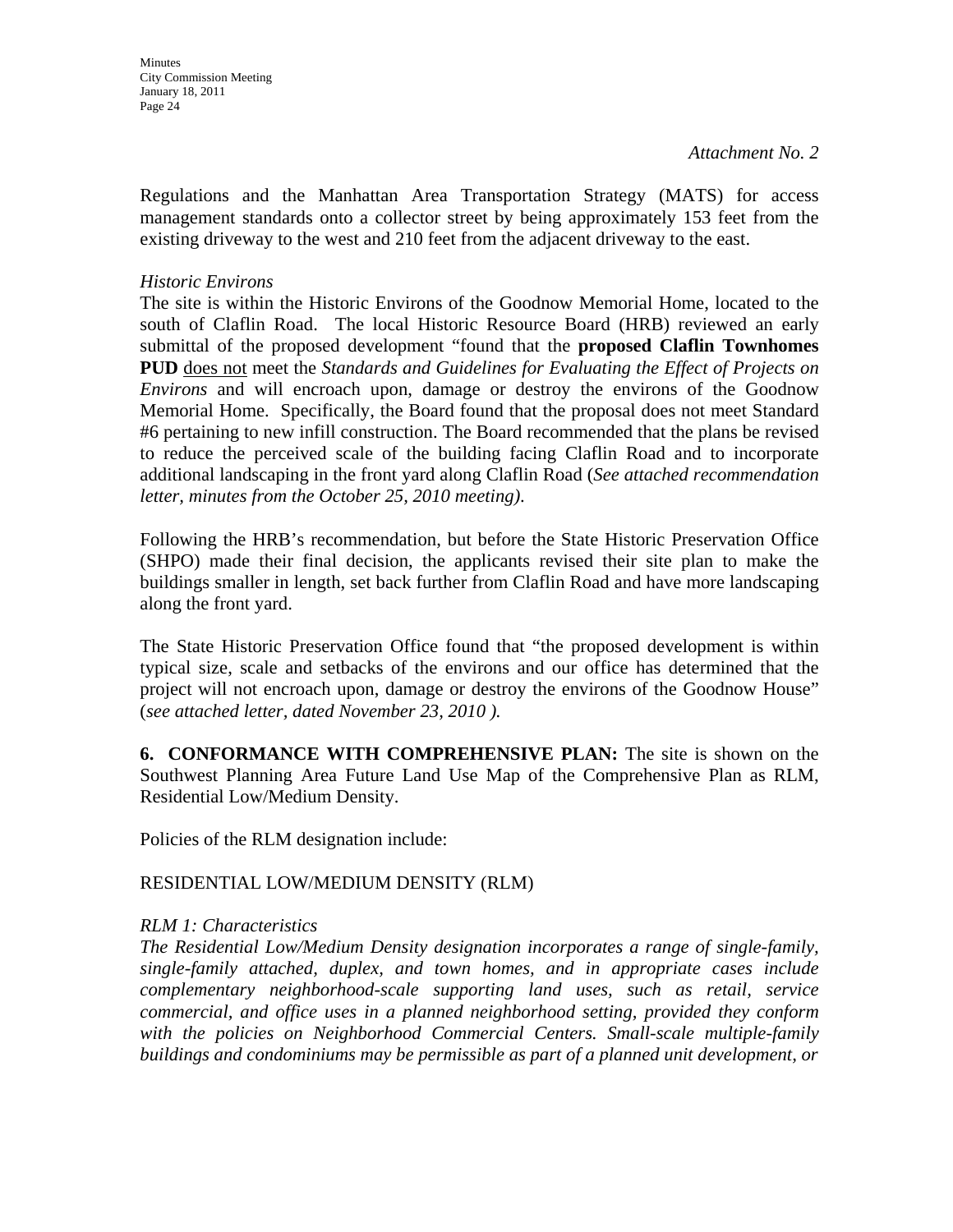*special mixed-use district, provided open space requirements are adequate to stay within desired densities.* 

# *RLM 2: Appropriate Density Range*

*Densities in the Residential Low/Medium designation range between less than one dwelling unit/acre up to 11 dwelling units per net acre.* 

# *RLM 3: Location*

*Residential Low/Medium Density neighborhoods typically should be located where they have convenient access and are within walking distance to community facilities and services that will be needed by residents of the neighborhood, including schools, shopping areas, and other community facilities. Where topographically feasible, neighborhoods should be bounded by major streets (arterials and/or collectors) with a direct connection to work, shopping and leisure activities.* 

# *RLM 4: Variety of Housing Styles*

*To avoid monotonous streetscapes, the incorporation of a variety of housing models and sizes is strongly encouraged in all new development.* 

The site plan shows a net density of 10.8 dwelling units per acre.

The site has an existing single-family rental unit located on it. The proposed Planned Unit Development can be considered a redevelopment or infill project. The policies set out in Chapter 9: Housing and Neighborhood promotes infill and redevelopment. The specific policy states:

# *HN 5: Promote Infill and Redevelopment*

*The City and County should encourage infill development and redevelopment on vacant or underutilized parcels where infrastructure and services are readily available and where it would foster the stabilization or revitalization of an existing area. Infill and redevelopment should be sensitive to the established character of the surrounding neighborhood. Infill means the development of new housing or other buildings on scattered vacant sites in a built-up area. Redevelopment means the replacement or reconstruction of buildings that are in substandard physical condition, or that do not make effective use of the land on which they are located. If properly designed, infill and redevelopment can serve an important role in achieving quality mixed use neighborhoods.* 

The proposed rezoning of the 2216 Claflin Road Townhomes Planned Unit Development is generally consistent with the Comprehensive Plan.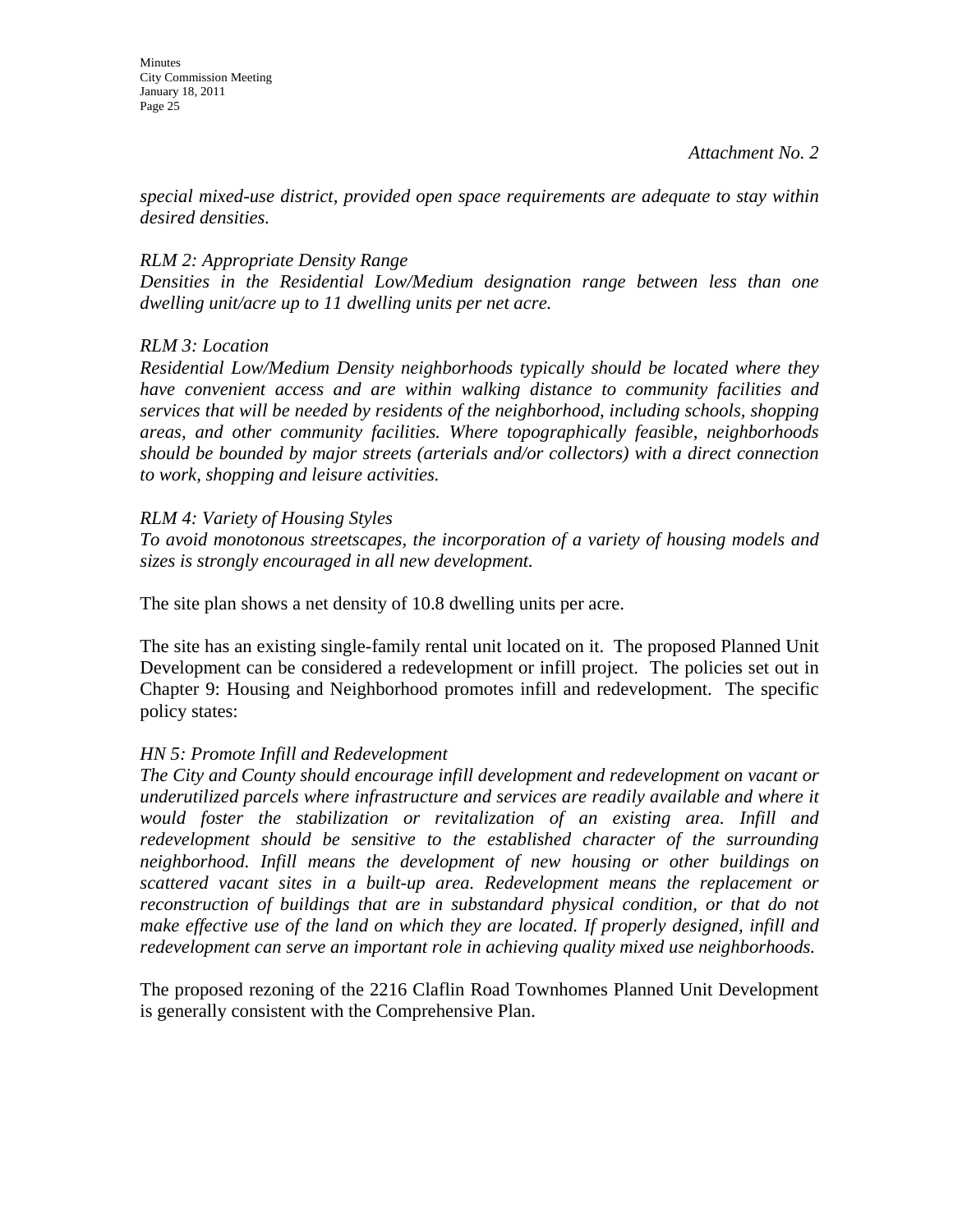### **7. ZONING HISTORY AND LENGTH OF TIME VACANT AS ZONED:**

| May 5, 1959                    | Annexed and Zoned "A", First Dwelling House District (Ord.<br>No. 2131).             |
|--------------------------------|--------------------------------------------------------------------------------------|
| $1959 - 1963$<br>$1964 - 1969$ | "A", First Dwelling Residential District.<br>"A-A", Single-Family Dwelling District. |
| $1969 - 1994$                  | R-1, Single-Family Residential District                                              |
| $1995 -$ Present               | R-1/UO, Single-Family Residential District and University<br>Overlay District.       |

### **8. CONSISTENCY WITH INTENT AND PURPOSE OF THE ZONING ORDINANCE:**

The intent and purpose of the Zoning Regulations is to protect the public health, safety, and general welfare; regulate the use of land and buildings within zoning districts to assure compatibility; and to protect property values. The proposed PUD is located in the R-1/UO Districts.

Land use and structures within a Planned Unit Development District which, when approved by the Planning Board and Governing Body, may differ in one or more respects from the regulations that are applicable in any other zoning district. The objectives of a Planned Unit Development District shall be to promote progressive development of land and construction by encouraging Planned Unit Developments (PUD's) to achieve:

- (A)A maximum choice of living environments by allowing a variety of housing and building types;
- (B) A more useful pattern of open space and recreation areas and, if permitted as part of the project, more convenience in the location of commercial uses and services;
- (C) A development pattern which preserves and utilizes natural topography and geologic features, scenic vistas, trees and other vegetation, and prevents the disruption of natural drainage patterns;
- (D)A more efficient use of land than is generally achieved through conventional development;
- (E) A development pattern in harmony with land use density, transportation facilities, and community facilities;
- (F) An environment which provides safe, clean, convenient and necessary residential, commercial, and industrial facilities which will afford greater opportunities for better housing, recreation, shops and industrial plants for all citizens of the community;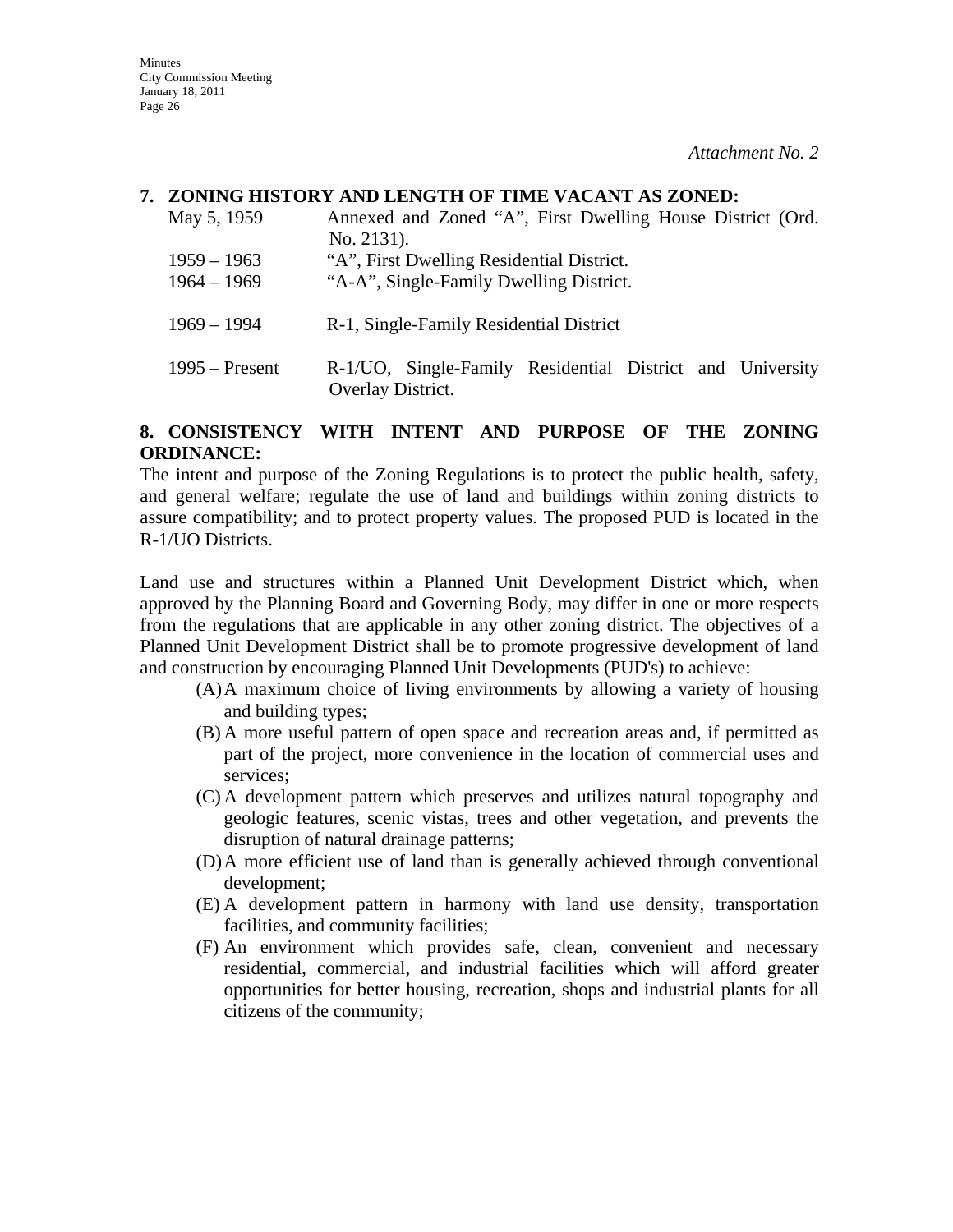- (G)A development plan which suits the specific needs of the site and takes into account the unique conditions of the property which may require changes of conventional bulk regulations, lot layout, or density; or results in a project that provides greater public benefit than would be provided under conventional zoning; and,
- (H)A mixture of compatible uses which might not otherwise be permitted in a single district, or which may restrict the range of land uses more than in a single district.

The proposed PUD provides for twenty-nine (29), four (4) bedroom and one (1) bedroom dwellings designed for the student housing market. The conventional R-1, Single-Family Residential District would allow a maximum of eighteen (18) singlefamily homes on the 2.68 acre site. The proposed site plan provides a more compact development that allows for landscape and open areas along the perimeter of the site to provide for separation and screening. The proposed rezoning is generally consistent with the intent of the Zoning Ordinance.

# **10. RELATIVE GAIN TO THE PUBLIC HEALTH, SAFETY AND WELFARE THAT DENIAL OF THE REQUEST WOULD ACCOMPLISH, COMPARED WITH THE HARDSHIP IMPOSED UPON THE INDIVIDUAL OWNER:**

Denial of the request would not be a gain to the public because minimal impact on the public is expected as a result of traffic or storm water. It appears there may be a hardship on the owner if the rezoning is denied due to no relative gain to the public that denial would accomplish

**11. ADEQUACY OF PUBLIC FACILITIES AND SERVICES:** Adequate public facilities, utilities and services are available to serve the site. The existing storm sewer system along Claflin Road and Hartford Road is inadequate. The City has design projects nearly complete for the area to improve the system. The applicant's consultants have taken the undersized system into consideration when designing the projects storm water drainage system.

# **12. OTHER APPLICABLE FACTORS:** None

**13. STAFF COMMENTS AND RECOMMENDATION:** City Administration recommends approval of the proposed rezoning of 2216 Claflin Townhomes PUD from R-1, Single-Family Residential District and UO, University Overlay District to PUD, Residential Planned Unit Development District, with the following conditions of approval: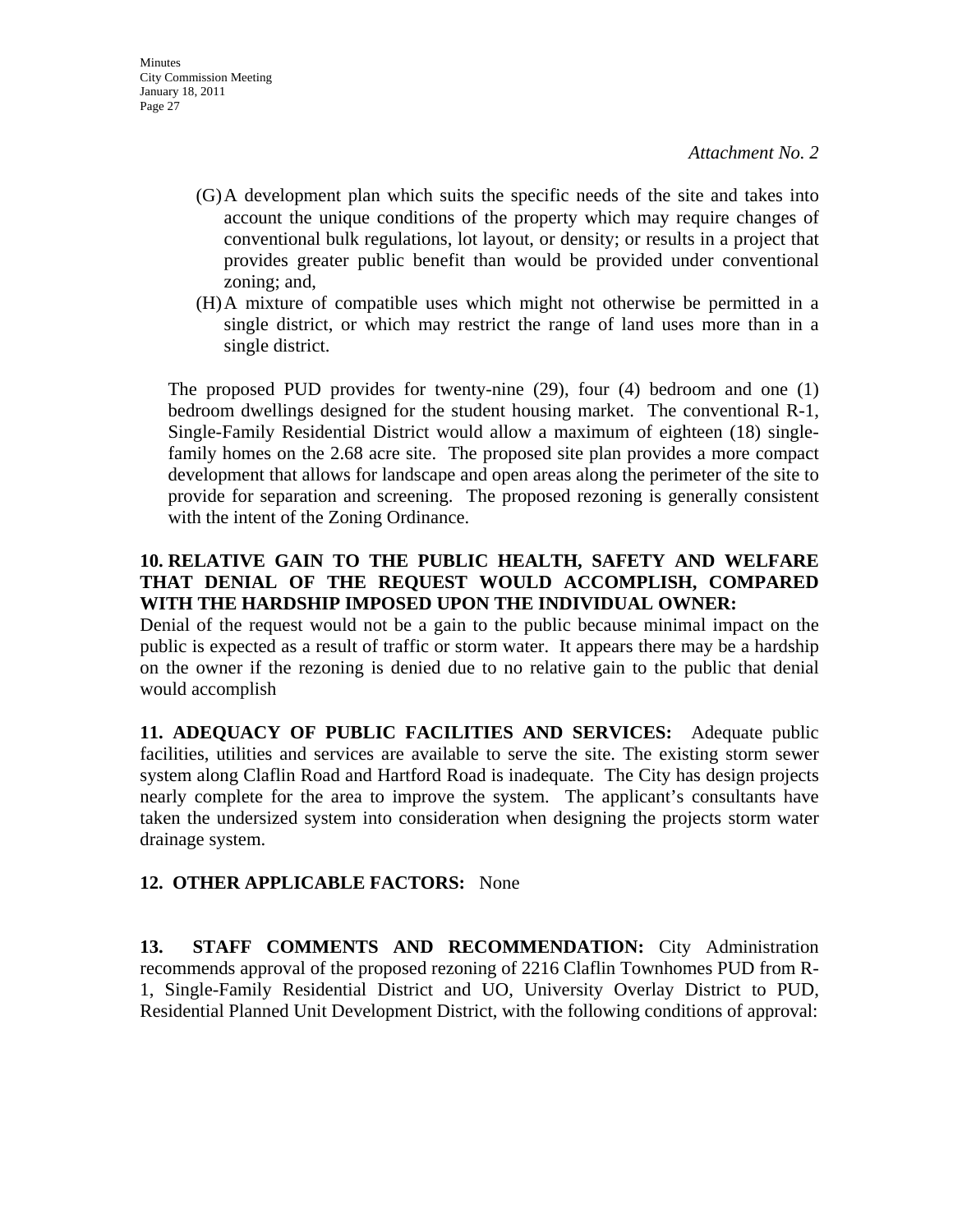The Permitted Use shall be twenty-nine (29) single-family attached dwellings consisting of twenty-fine (25) four-bedroom units and four (4) one-bedroom units.

- 1. Landscaping and irrigation shall be provided pursuant to a Landscaping Performance Agreement between the City and the owner, which shall be entered into prior to issuance of a building permit.
- 2. All landscaping and irrigation shall be maintained in good condition.
- 3. A six (6) foot tall, sight-obscuring screening fence shall be provided along the perimeter of the site. The fence shall not encroach into the twenty-nine (29) foot front-yard setback along Claflin Road as established by the proposed site plan.
- 4. A covenant between the City and owner(s) concerning maintenance of drainage easements, improvements and detention facilities shall be reviewed and approved by the City and filed with the Final Plat.
- 5. Exempt signage shall include signage described in Article VI, Section 6-104  $(A)(1),(2),(4),(5)$ , and  $(7)$ ; and, Section 6-104 (B) (2) and (5), of the Manhattan Zoning Regulations, as may be amended related political or campaign signs.

# **ALTERNATIVES:**

- 1. Recommend approval of the proposed rezoning of 2216 Claflin Townhomes PUD from R-1/UO, Single-Family Residential District and University Overlay, to PUD, Residential Planned Unit Development District, stating the basis for such recommendation, with the conditions listed in the Staff Report.
- 2. Recommend approval of the proposed rezoning of 2216 Claflin Townhomes PUD from R-1/UO, Single-Family Residential District and University Overlay, to PUD, Residential Planned Unit Development District, and modify the conditions, and any other portions of the proposed PUD, to meet the needs of the community as perceived by the Manhattan Urban Area Planning Board, stating the basis for such recommendation, and indicating the conditions of approval.
- 3. Recommend denial of the proposed rezoning, stating the specific reasons for denial.
- 4. Table the proposed rezoning to a specific date, for specifically stated reasons.